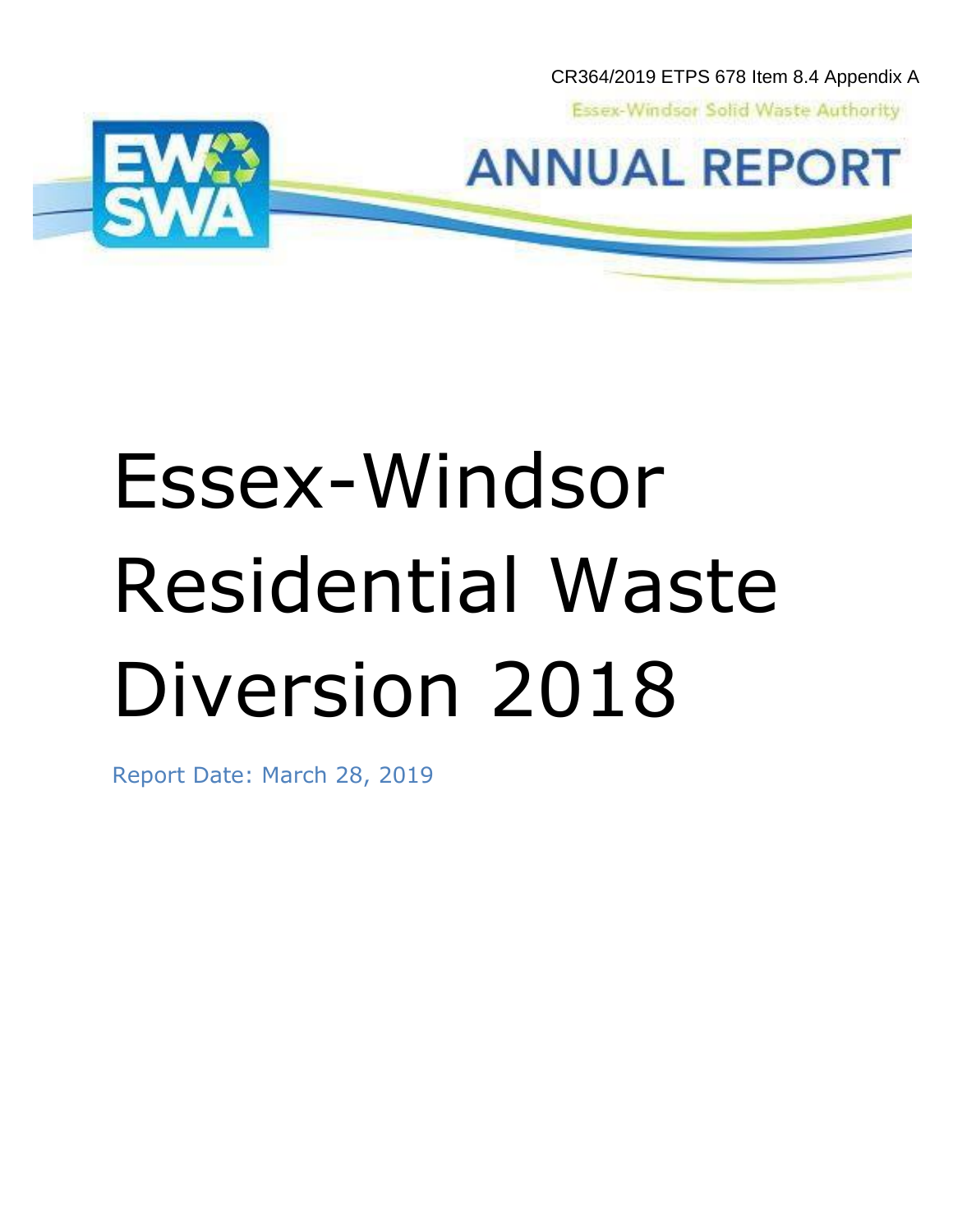# **Table of Contents**

| 1                  | <b>INTRODUCTION</b>                                                                                                                                                                                                                   | 1                                                                      |
|--------------------|---------------------------------------------------------------------------------------------------------------------------------------------------------------------------------------------------------------------------------------|------------------------------------------------------------------------|
| 1.1<br>$\mathbf 2$ | <b>Residential Waste Diversion Rate 2018</b><br><b>PROGRAMS</b>                                                                                                                                                                       | $\mathbf{3}$                                                           |
| 2.1                | <b>Residential Recycling Blue Box Program</b><br>Table 1: Residential Recycling Blue Box Collection Tonnes by Month Comparison:<br>2017 with 2018                                                                                     | $\mathbf{3}$                                                           |
| 3                  | 2.2 Recycling Residual Disposal<br><b>TONNES MARKETED</b>                                                                                                                                                                             | 4<br>4<br>$\overline{\mathbf{4}}$                                      |
| 3.1                | Figure 1: Percent of Tonnes for 2018 Marketed Recyclables<br><b>Fibres</b><br>Old Newspaper (ONP)<br>Old Corrugated Cardboard (OCC)<br>Hardpack<br><b>Fine Paper</b>                                                                  | 5<br>5<br>5<br>$6\phantom{1}6$<br>$6\phantom{1}6$<br>6                 |
|                    | Loose Fibre<br>3.2 Containers<br><b>Steel Cans</b><br><b>Aluminum Cans</b><br>Glass                                                                                                                                                   | $\,6$<br>$6\phantom{1}6$<br>$6\phantom{1}6$<br>$\,6$<br>$\overline{7}$ |
|                    | Polyethylene terephthalate (PET)<br>High-Density Polyethylene (HDPE)<br>Polycoat and Gable Top                                                                                                                                        | $\overline{7}$<br>$\overline{7}$<br>$\overline{7}$                     |
|                    | <b>Mixed Plastics</b><br>Table 2: Marketed Fibres Summary Comparison: 2017 versus 2018<br>Table 3: Marketed Containers Summary Comparison: 2017 versus 2018<br>Table 4: Residential Recyclables Marketed Comparison: 2017 versus 2018 | $\overline{7}$<br>8<br>8<br>8                                          |
|                    | Table 5: Revenue Comparison: 2017 versus 2018<br>Table 6: Annual Revenue Comparison<br>Figure 2: Percent of Revenue Marketed in 2018                                                                                                  | 9<br>9<br>10                                                           |
| 3.3                | Figure 3: 2018 Average Revenue Comparison for Affected Fibre Market Commodities<br>(\$/MT)<br><b>Markets</b>                                                                                                                          | 11<br>11                                                               |
| 4<br>4.1           | OTHER RESIDENTIAL RECYCLING PROGRAMS<br><b>White Goods</b><br>Table 7: Summary of White Goods Diversion for 2018<br>Table 8: 2018 White Goods Collected by Month in Municipalities across Essex                                       | 12<br>12<br>12                                                         |
|                    | County                                                                                                                                                                                                                                | 13                                                                     |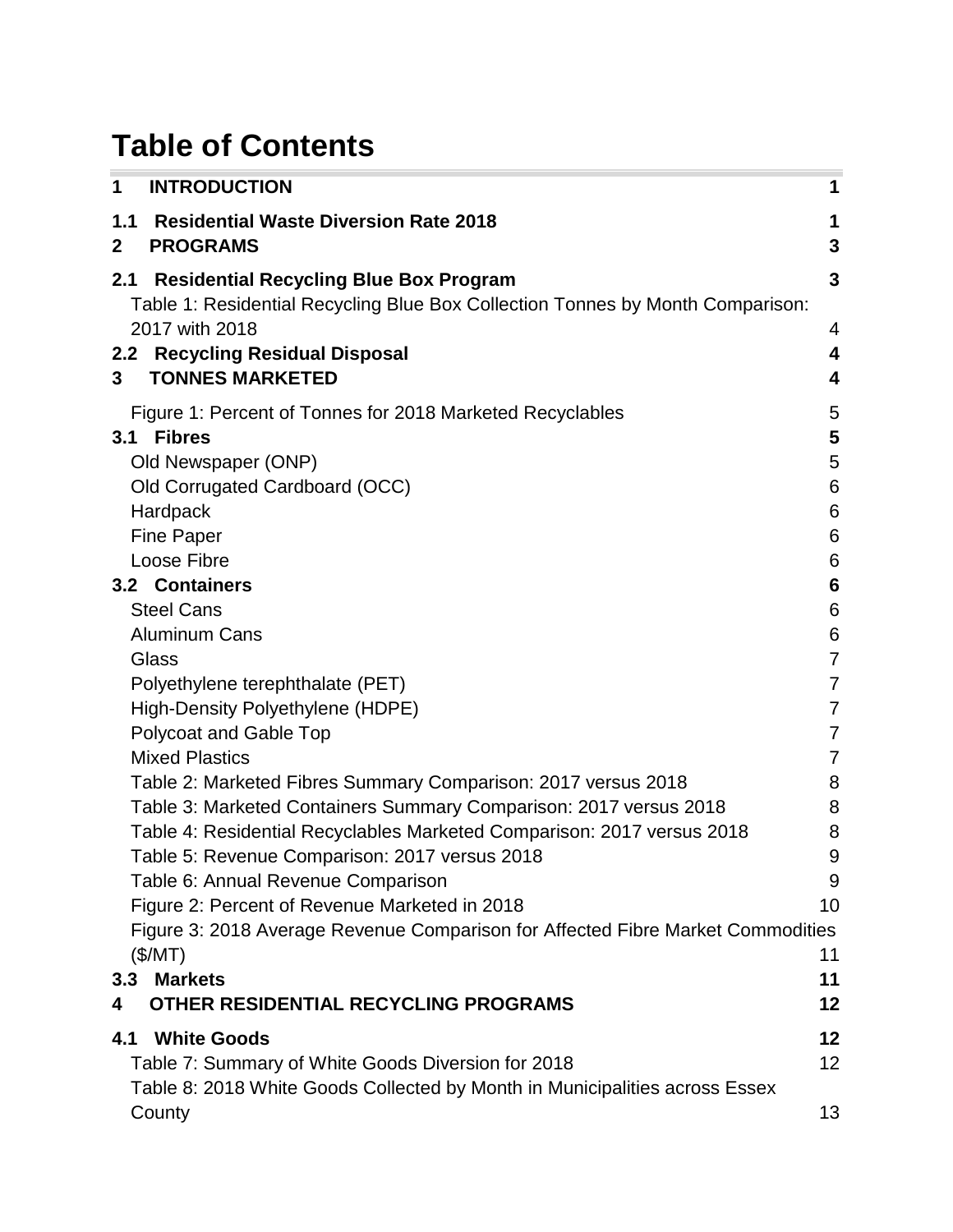| 4.2            | <b>Tires</b>                                                          | 14 |
|----------------|-----------------------------------------------------------------------|----|
|                | 4.3 Scrap Metal                                                       | 14 |
|                | <b>4.4 Electronics Recycling</b>                                      | 14 |
|                | 4.5 Deposit/Return Program                                            | 14 |
|                | Table 9: Other Recyclables Comparison: 2017 versus 2018               | 15 |
| 5              | <b>Residential Organics</b>                                           | 15 |
|                | 5.1 Yard Waste                                                        | 15 |
|                | Table 10: 2018 Yard Waste Summary for all sites                       | 16 |
|                | Table 11: Yard Waste Tonnes Comparison: 2017 versus 2018              | 16 |
|                | <b>5.2 Screened Compost Sales</b>                                     | 16 |
|                | Table 12: Compost Sales 2018 Summary                                  | 17 |
|                | 5.3 Backyard Composting                                               | 17 |
|                | Table 13: Residential Organic Waste Reduction Comparison: 2016 - 2018 | 18 |
| 6              | <b>PROMOTION AND EDUCATION</b>                                        | 18 |
| 6.1            | <b>School and Community Presentations</b>                             | 18 |
|                | <b>6.2 Special Community Events</b>                                   | 18 |
|                | 6.3 On-going Public Education Activities                              | 19 |
|                | 6.4 Gold Star Program                                                 | 19 |
| $\overline{7}$ | MUNICIPAL HAZARDOUS OR SPECIAL WASTES (MHSW) PROGRAM                  | 20 |
| 7.1            | <b>MHSW Depots</b>                                                    | 20 |
|                | <b>Reuse Centre</b>                                                   | 20 |
|                | Table 14: Municipal Hazardous or Special Waste for 2018 in Litres     | 21 |
|                | Table 15: Municipal Hazardous or Special Waste for 2018 in Kilograms  | 21 |
|                | Table 16: MHSW Diversion Comparison: 2017 versus 2018                 | 22 |
|                | 7.2 Waste Motor Oil                                                   | 22 |
|                | Table 17: Motor Oil Collected (Litres) 2015 through 2018              | 22 |
| 8              | <b>OVERALL SUMMARY OF RESIDENTIAL DIVERSION QUANTITIES</b>            | 23 |
| 8.1            | <b>Residential Waste Diversion</b>                                    | 23 |
|                | Table 18: Residential Waste Diversion Activity                        | 23 |

This document is formatted for accessibility and available in other formats upon request.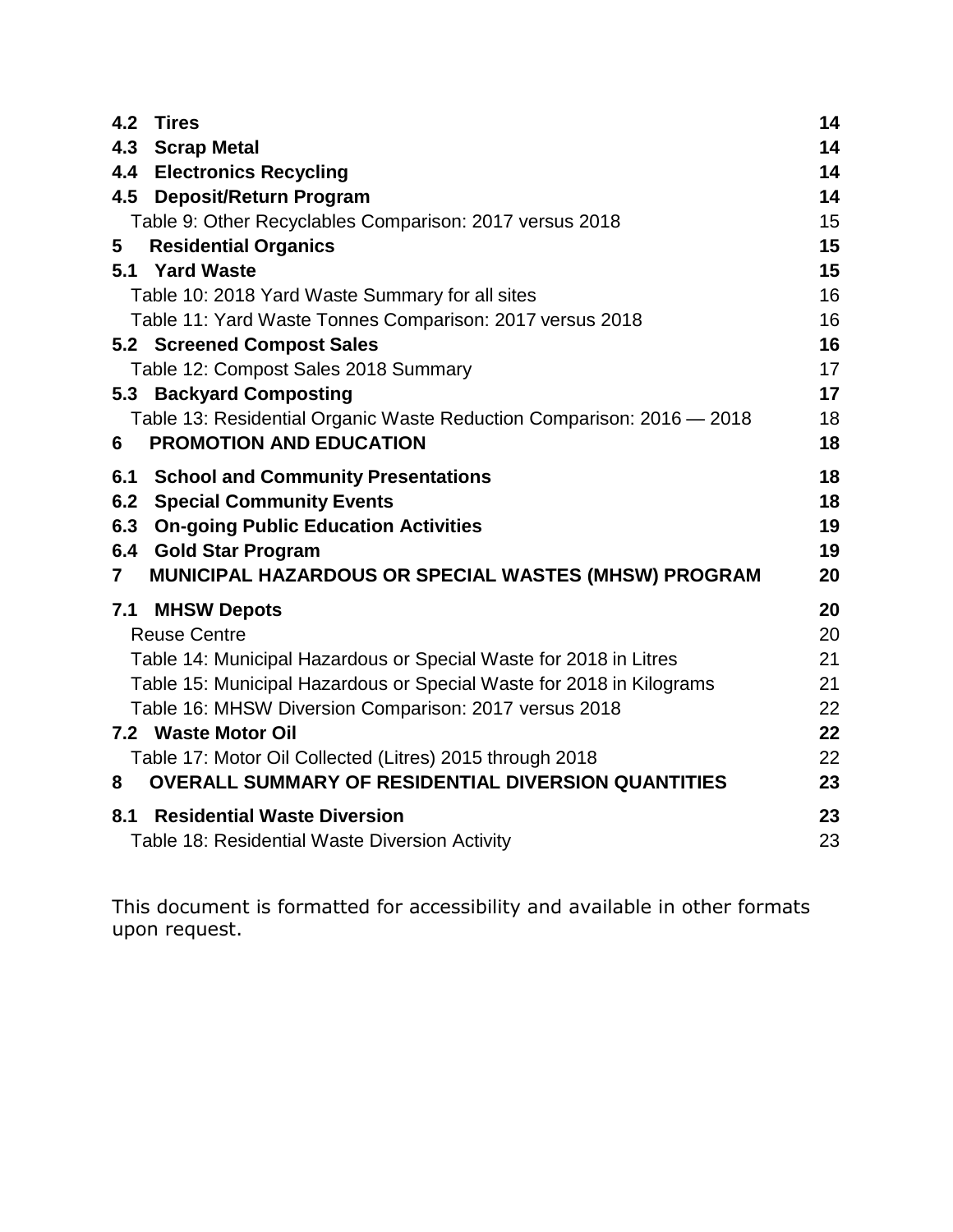# **Essex-Windsor Residential Waste Diversion**

# Annual Report for January – December 2018

#### <span id="page-3-0"></span>**1 Introduction**

The Annual Waste Diversion Report provides information on the waste diversion activities carried out by the Essex-Windsor Solid Waste Authority during 2018 in compliance with Condition 5.2 of the Environmental Assessment Approval for the Essex-Windsor Regional Landfill.

#### <span id="page-3-1"></span>**1.1 Residential Waste Diversion Rate 2018**

This report also provides the Authority with the ability to track any changes in the percentage of waste diverted through its waste diversion initiatives from year to year.

In 2018, the seven County of Essex municipalities and the City of Windsor delivered 100,565.47 tonnes of residential waste to the Regional Landfill. During the same time period, 58,750 tonnes of residential waste were diverted from the landfill via the blue and red box recycling program, municipal hazardous or special waste program, composting, and other waste diversion programs. These waste diversion initiatives resulted in a 2018 residential diversion rate of 36.3%. The 2017 diversion rate was 34.0%.

The 2018 and the 2017 residential diversion rate calculation formula is demonstrated in the diagram on page 2: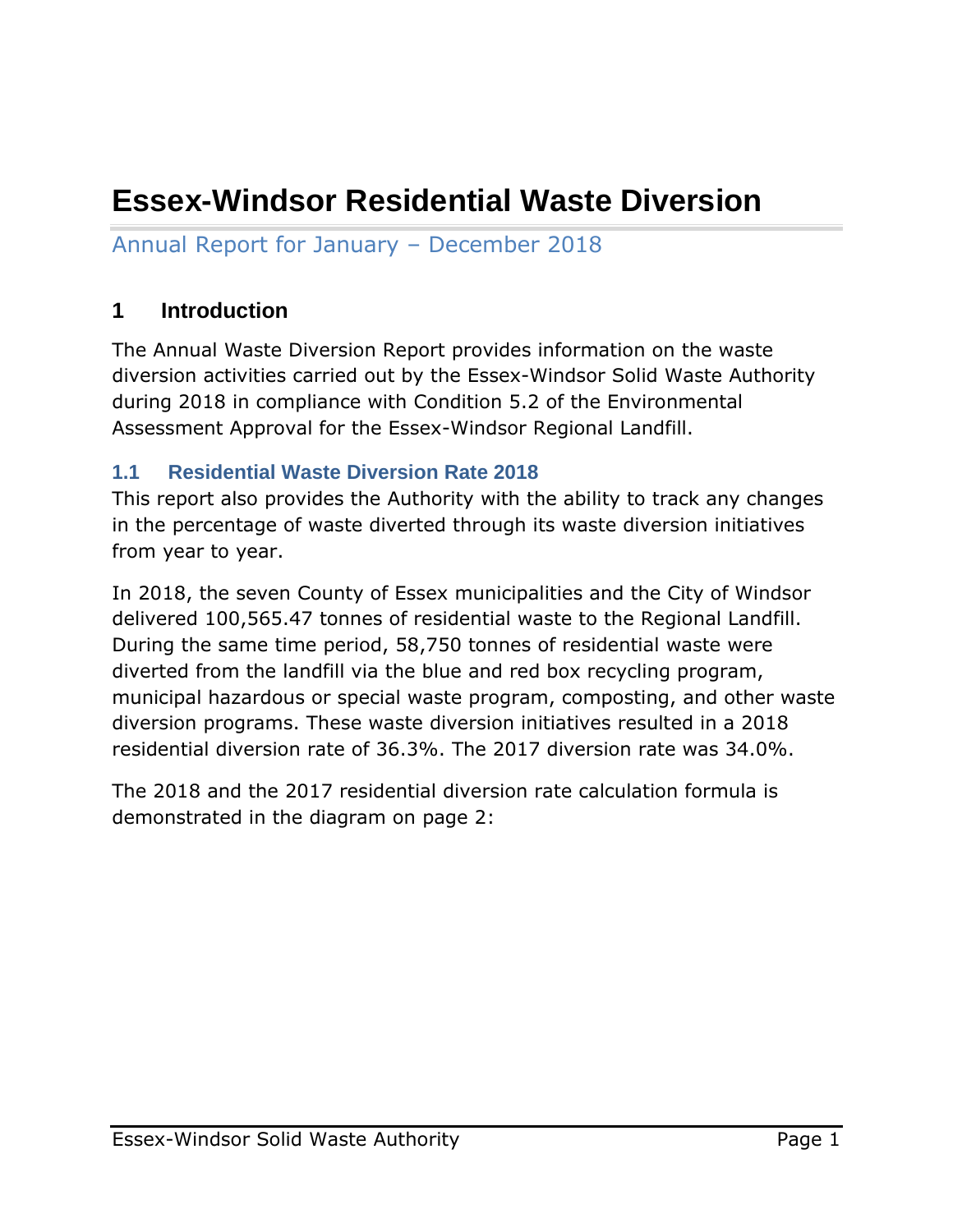The 2018 residential diversion rate is calculated using the following formula:

| 58,750 Tonnes Diverted (see Table 18, page 23)  |         |         |          |
|-------------------------------------------------|---------|---------|----------|
| 100,565 Tonnes of Residential Refuse            | 58,750  | $X$ 100 | $=36.3%$ |
| collected curbside $+2,440$ Residuals $+58,750$ | 161,755 |         |          |
| Diverted Tonnes                                 |         |         |          |

The 2017 residential diversion rate is calculated using the following formula:

| 54,746 Tonnes Diverted (see Table 18, page 23)  |         |              |            |
|-------------------------------------------------|---------|--------------|------------|
| 104,150 Tonnes of Residential Refuse            | 54,746  |              |            |
| collected curbside $+2,146$ Residuals $+54,746$ | 161,042 | $\times$ 100 | $= 34.0\%$ |
| Diverted Tonnes                                 |         |              |            |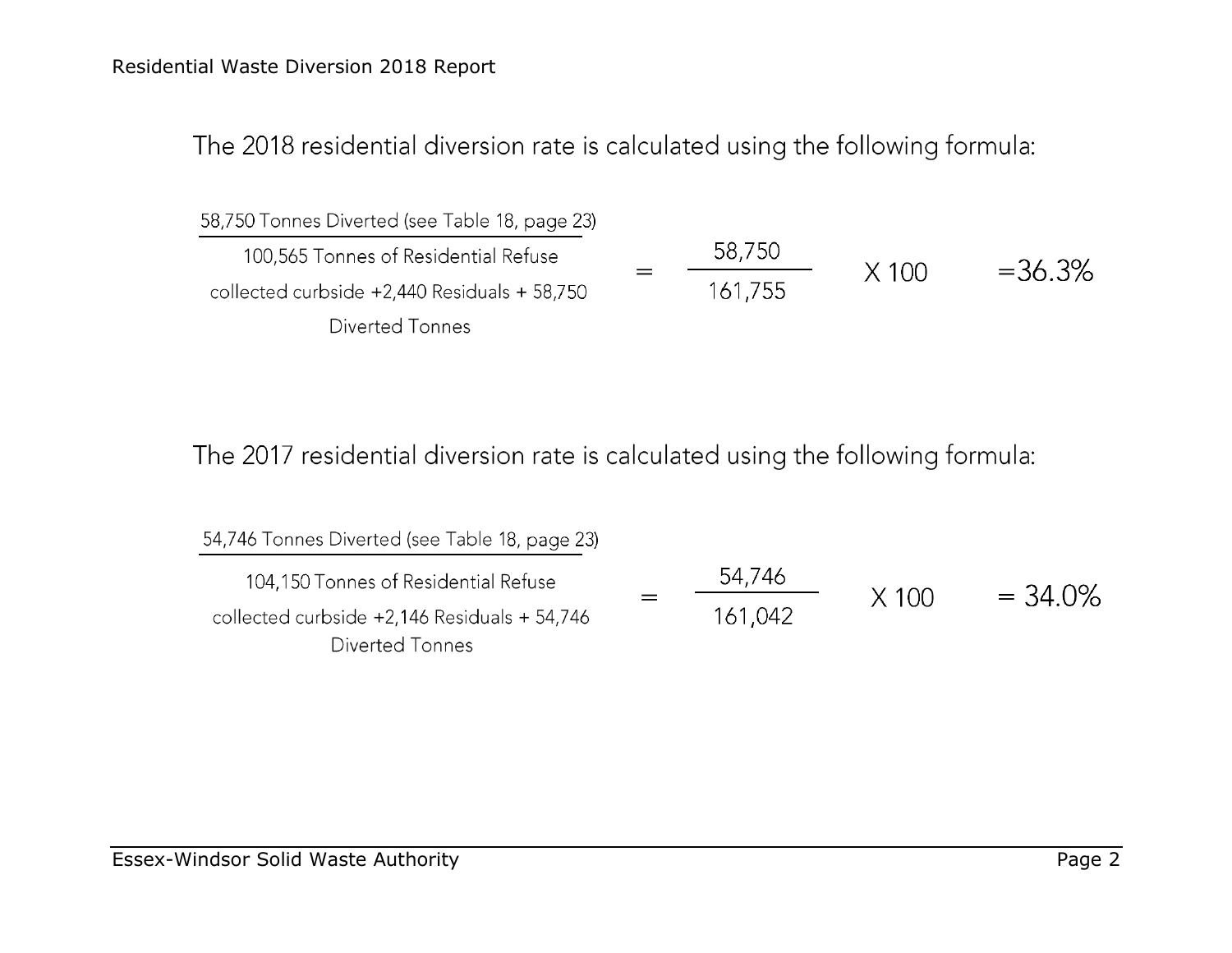# <span id="page-5-0"></span>**2 Programs**

#### <span id="page-5-1"></span>**2.1 Residential Recycling Blue Box Program**

The tonnes of residential recyclable materials collected curbside during 2018 totaled 26,011 tonnes. The overall tonnes of recyclables collected in 2018 were slightly lower compared to the 26,512 tonnes collected in 2017.

A monthly summary and comparison of the tonnes collected curbside from the City and the County in 2017 and 2018 is shown in Table 1. Collection of recyclables in the County was carried out under contract in 2018 by Windsor Disposal Services Ltd. Collection of recyclables in Windsor was carried out by Green For Life Environmental Inc.

All materials were processed at the Authority owned Essex-Windsor Material Recovery Facility (MRF), located at E.C. Row and Central Avenue in Windsor where Windsor Disposal Services via contract process delivered materials.

In addition to the residential recyclables collected curbside, 735 tonnes of recyclables were delivered to the Authority's Public Drop Off Depots in 2018. This is down 36% from 2017 where 1,142 tonnes were delivered.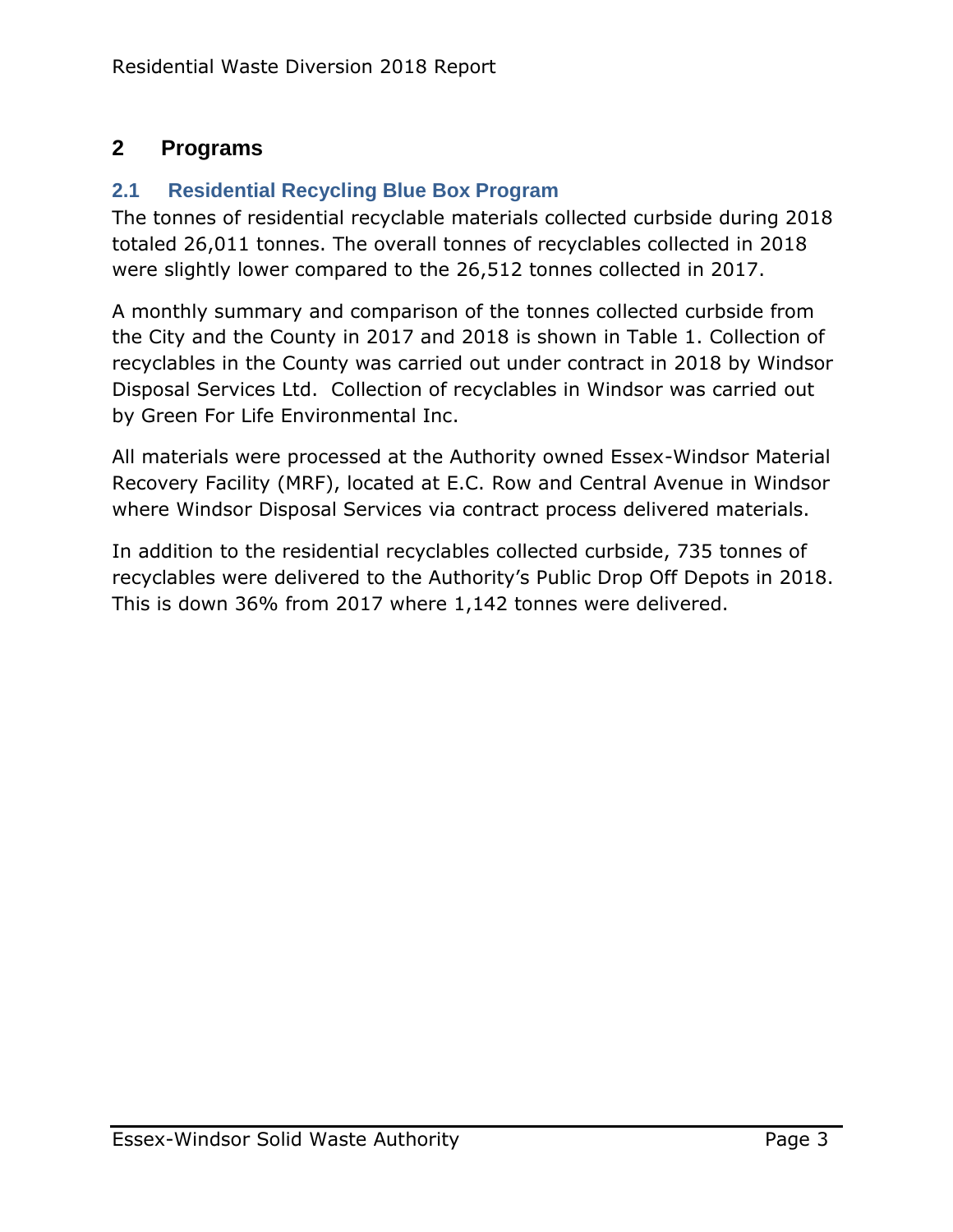| <b>Month</b>          | <b>County of</b><br><b>Essex</b> | <b>City of</b><br><b>Windsor</b> | 2018<br><b>Combined</b><br><b>Tonnes</b> | 2017<br><b>Comparable</b><br><b>Tonnes</b> |
|-----------------------|----------------------------------|----------------------------------|------------------------------------------|--------------------------------------------|
| January               | 1,152.78                         | 1,190.87                         | 2,343.65                                 | 2,341.05                                   |
| February              | 977.59                           | 977.98                           | 1,955.57                                 | 1,877.86                                   |
| March                 | 1,027.72                         | 1,062.48                         | 2,090.20                                 | 2,176.34                                   |
| April                 | 1,031.01                         | 1,007.98                         | 2,038.99                                 | 2,144.61                                   |
| May                   | 1,219.41                         | 1,302.33                         | 2,521.74                                 | 2,457.07                                   |
| June                  | 1,085.17                         | 1,061.10                         | 2,146.27                                 | 2,304.93                                   |
| July                  | 1,000.98                         | 979.12                           | 1,980.10                                 | 2,069.77                                   |
| August                | 1,111.60                         | 1,098.54                         | 2,210.14                                 | 2,223.23                                   |
| September             | 1,007.35                         | 1,032.05                         | 2,039.40                                 | 2,202.26                                   |
| October               | 1,130.82                         | 1,100.85                         | 2,231.67                                 | 2,152.91                                   |
| November              | 1,138.64                         | 1,157.46                         | 2,296.10                                 | 2,403.33                                   |
| December              | 1,060.36                         | 1,096.36                         | 2,156.72                                 | 2,158.59                                   |
| <b>Column Totals:</b> | 12,943.43                        | 13,067.12                        | 26,010.55                                | 26,511.95                                  |

#### <span id="page-6-0"></span>**Table 1: Residential Recycling Blue Box Collection Tonnes by Month Comparison: 2017 with 2018**

Notes: The County of Essex includes the Town of Amherstburg, the Town of Essex, the Town of Kingsville, the Town of Lakeshore, the Town of LaSalle, the Municipality of Leamington and the Town of Tecumseh.

# <span id="page-6-1"></span>**2.2 Recycling Residual Disposal**

Recycling Residual is the material that is left over after the processing of the recyclable materials are collected and delivered to the MRF. The residuals consist of contaminated materials, non-recyclable materials, and packaging materials used to secure recyclables placed in the recycle box. A total of 2,439.71 tonnes of recycling residuals was disposed of in 2018.

# <span id="page-6-2"></span>**3 Tonnes Marketed**

For the purposes of waste diversion calculations, tonnes marketed are used instead of the tonnes collected curbside. The tonnes marketed by material type are shown in Table 2, 3 and 4. The Essex-Windsor Solid Waste Authority markets all materials processed through the MRF, and retains 100% of the revenue from the sale of materials. Revenue from the sale of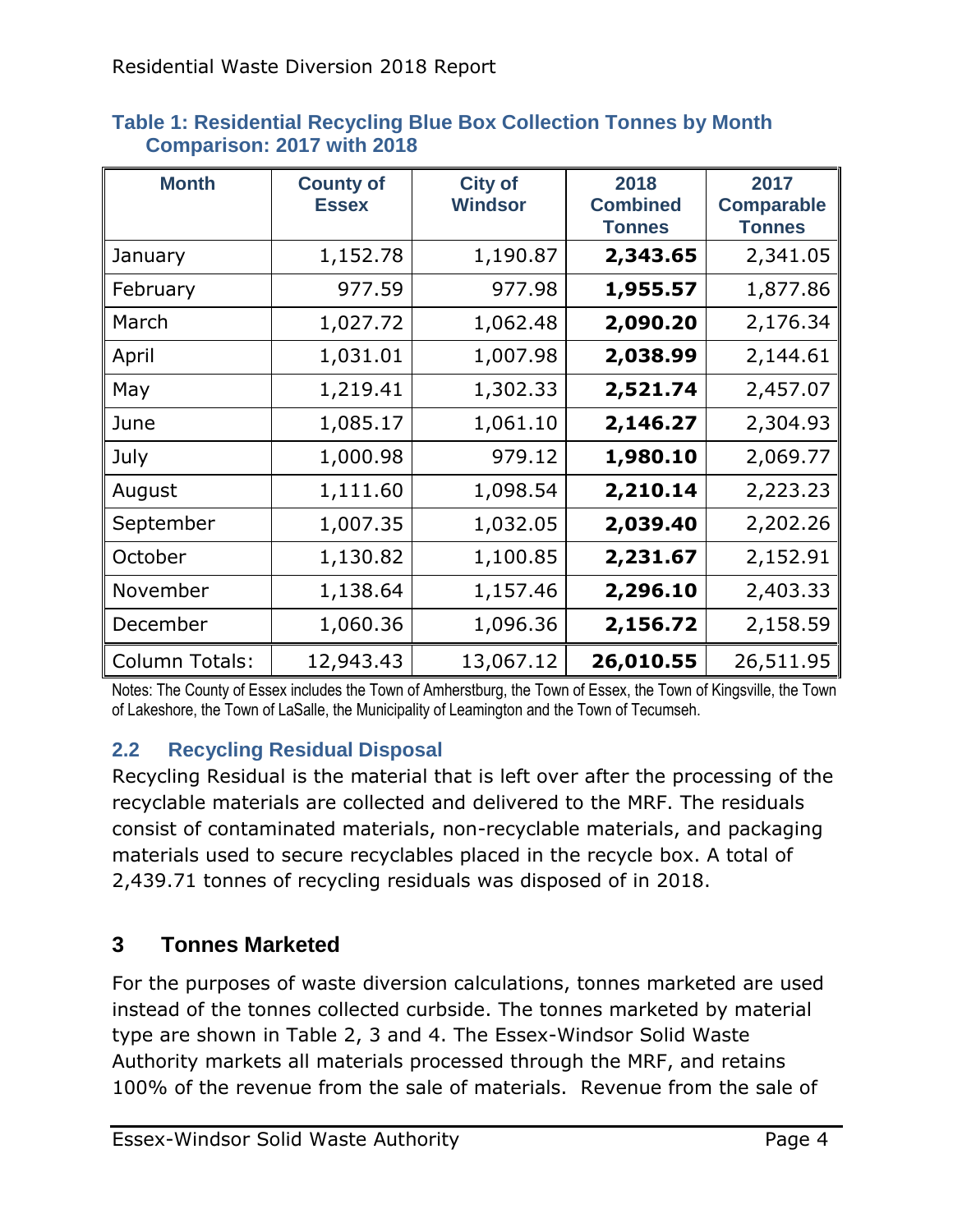material in 2018 was approximately \$3,204,744 (see Table 5) representing a basket-of-goods revenue of approximately \$134/tonne compared to a basket-of-goods revenue of \$173/tonne in 2017. A brief discussion on market conditions and prices for each of the materials follows.



<span id="page-7-0"></span>

Note: Due to rounding total tonnes marketed does not total 100%.

#### <span id="page-7-1"></span>**3.1 Fibres**

#### <span id="page-7-2"></span>**Old Newspaper (ONP)**

In 2018, ONP prices ranged from a high of \$99 to a low of \$65 per tonne. The average price for 2018 was \$75 per tonne compared to an average price of \$125 per tonne in 2017. While actual revenue was down in 2018, the Authority's average price of \$75 per tonne was higher than the provincial average (\$62 per tonne) per the CIF (Continuous Improvement Fund) Price Sheet- February 2019.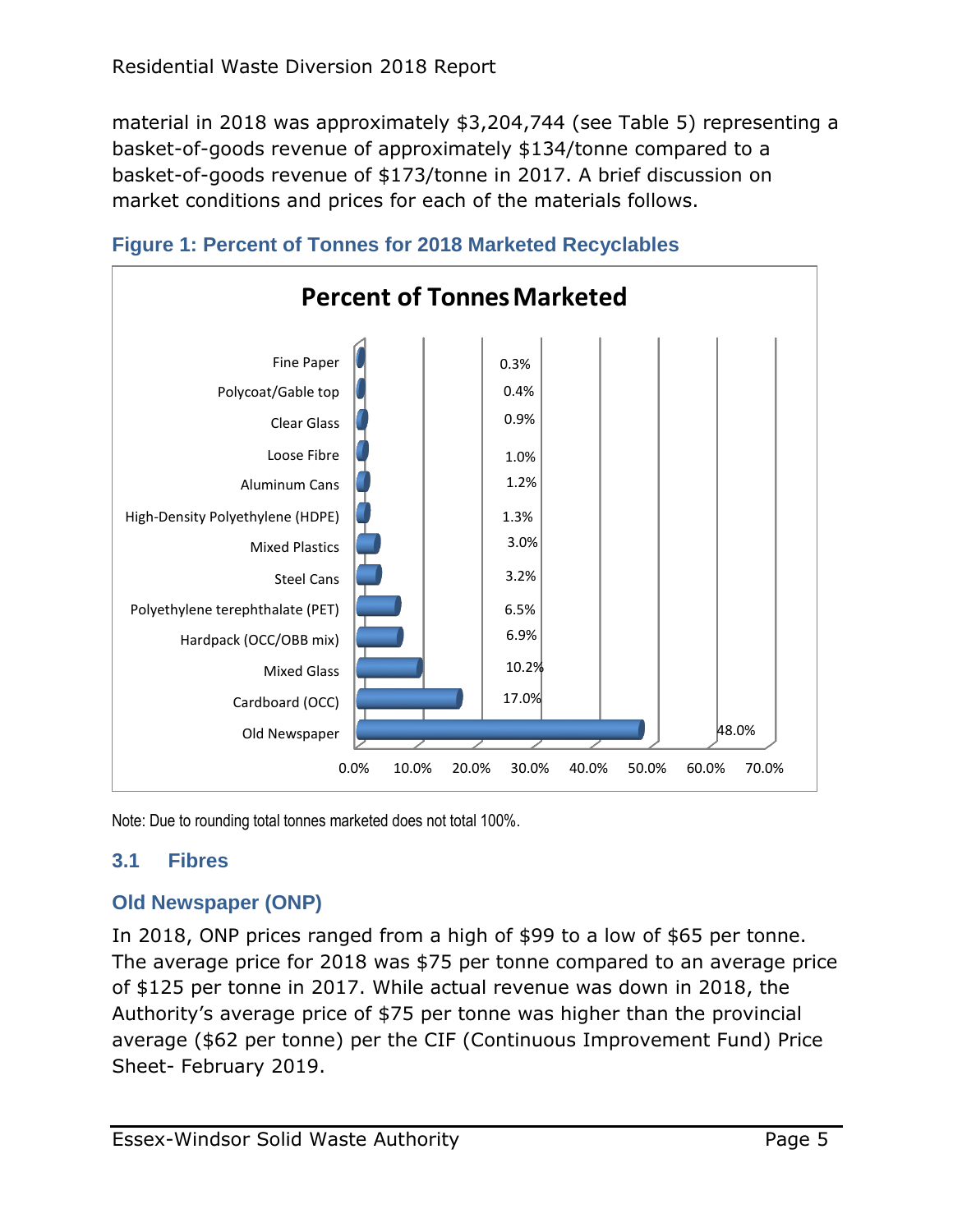#### <span id="page-8-0"></span>**Old Corrugated Cardboard (OCC)**

The price for old corrugated cardboard ranged from a high of \$163 per tonne to a low of \$112 per tonne in 2018. The average price per tonne was \$126 compared to \$213 per tonne in 2017. The Authority's average price of \$126 per tonne was just short of the provincial average (\$128 per tonne) per the CIF Price Sheet- February 2019.

#### <span id="page-8-1"></span>**Hardpack**

#### (Example: cereal boxes, cardboard)

Prices for a cardboard/boxboard mix ranged from a high of \$123 to a low of \$77 per tonne in 2018. The 2018 average price was \$89 compared to \$177 per tonne in 2017. Even though market prices dropped severely in 2018, the Authority's average price of \$89 per tonne was much higher than the provincial average (\$57 per tonne) per the CIF Price Sheet- February 2019.

#### <span id="page-8-2"></span>**Fine Paper**

Four loads of fine paper were sold in 2018 with an average price of \$279 per tonne. This is an increase compared to the \$256 per tonne received in 2017 for two loads.

#### <span id="page-8-3"></span>**Loose Fibre**

Due to an operation issue in January 2018, the Fibre MRF was unable to process incoming delivered materials for a few days. As a result, all incoming materials to the Fibre MRF were redirected off-site to another processor where it was sold loose and sorted for an average price of \$5 per tonne.

#### <span id="page-8-4"></span>**3.2 Containers**

#### <span id="page-8-5"></span>**Steel Cans**

The pricing for steel cans ranged from a high of \$329 per tonne to a low of \$273 per tonne during 2018. The 2018 average price was \$304 per tonne compared to \$260 per tonne in 2017.

#### <span id="page-8-6"></span>**Aluminum Cans**

The pricing for aluminium ranged from a high of \$2,098 per tonne to a low of \$1,175 per tonne. The 2018 average price was \$1,761 per tonne compared to \$1,824 in 2017.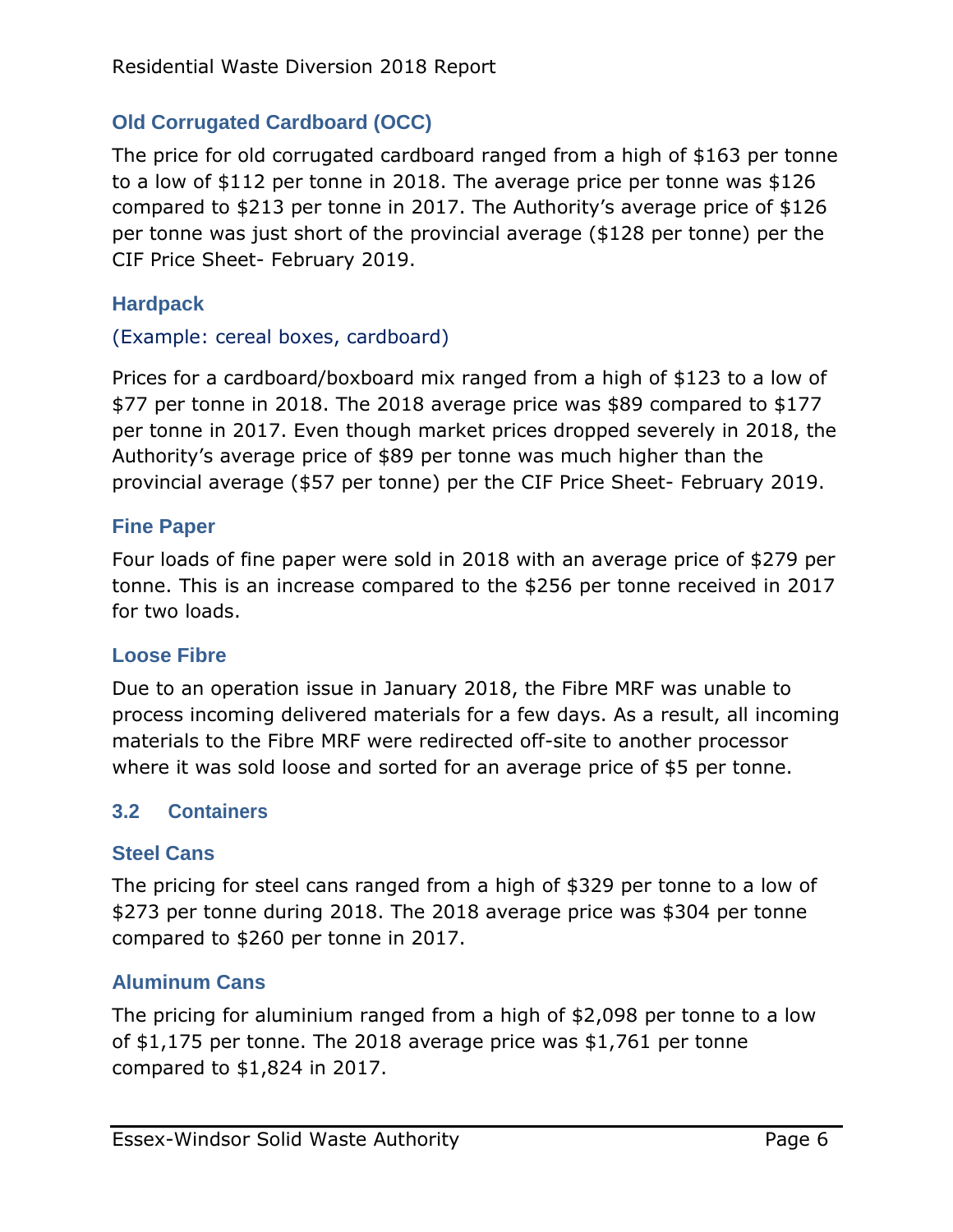#### <span id="page-9-0"></span>**Glass**

The average price for clear glass, marketed for new containers, in 2018 was \$36 per tonne. This is slightly higher than the 2017 average price of \$33 per tonne. Clear glass is the only product that is not marketed FOB (Freight On Board) at the Essex-Windsor MRF. Mixed coloured glass was delivered to the Regional Landfill for use as road base.

<span id="page-9-1"></span>**Polyethylene terephthalate (PET)**

(Example: Plastic Water Bottles)

PET prices ranged from a high of \$488 per tonne to a low of \$363 per tonne in 2018. The average price was \$438 per tonne in 2018 which is higher than the 2017 average price of \$397 per tonne.

<span id="page-9-2"></span>**High-Density Polyethylene (HDPE)**

#### (Example: Laundry Soap Bottles)

HDPE prices ranged from a high of \$579 per tonne to a low of \$408 per tonne in 2018. The average price was \$497 per tonne in 2018 compared to the 2017 average price of \$520 per tonne.

#### <span id="page-9-3"></span>**Polycoat and Gable Top**

#### (Example: Milk Cartons)

Five loads of polycoat were shipped out in 2018 at an average price of \$76 per tonne compared to the average price of \$65 per tonne in 2017.

#### <span id="page-9-4"></span>**Mixed Plastics**

(Example: tubs & lids, clamshells, trays, cups, plastic bottles, excludes polystyrene and plastic film bags)

In 2018, mixed plastic prices ranged from a high of \$101 per tonne to a low of \$37 per tonne. The average price was \$72 per tonne in 2018 compared to the average price of \$44 per tonne in 2017.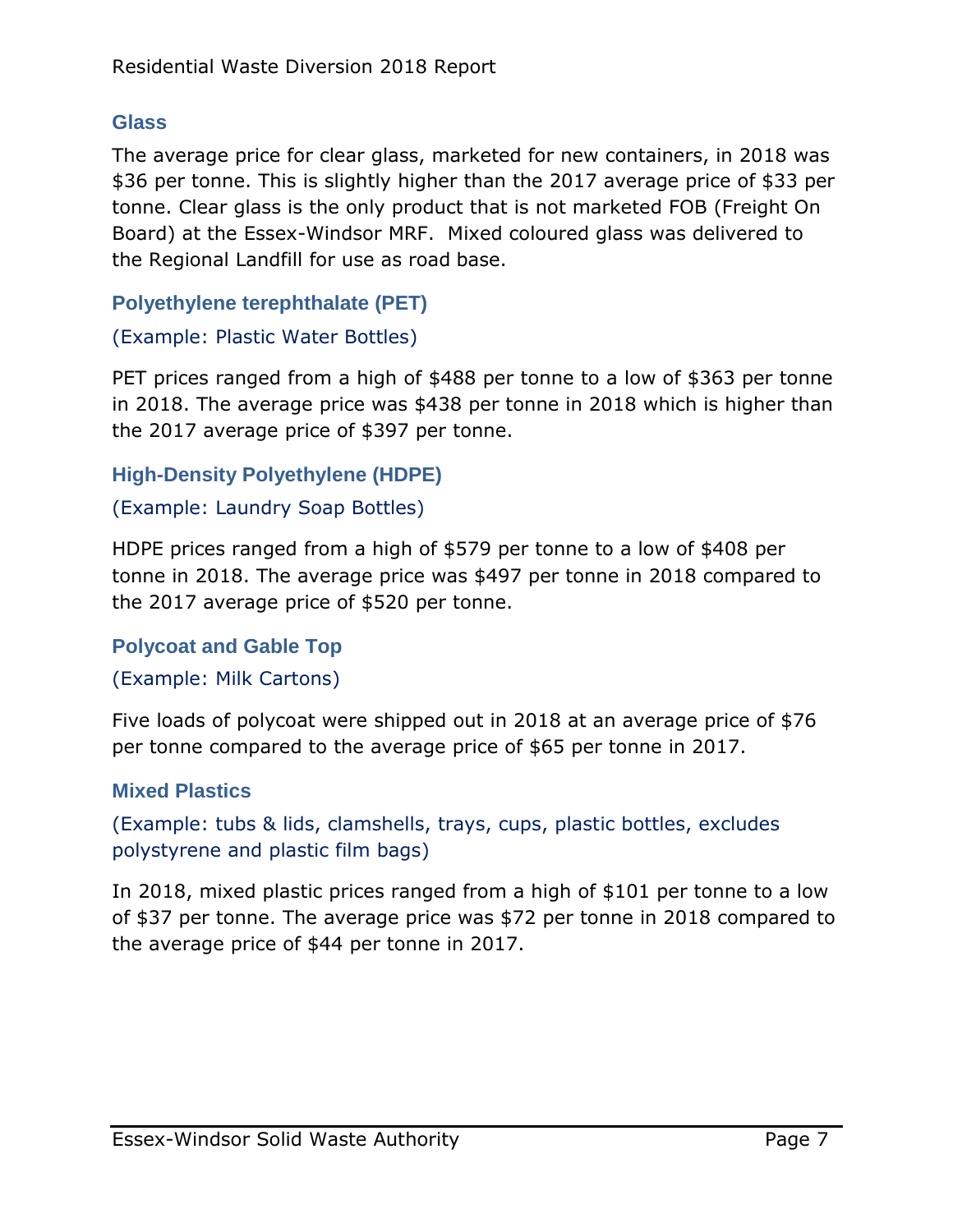| <b>Fibre Material</b>  | 2018 Tonnes | 2017 Tonnes | % Change |
|------------------------|-------------|-------------|----------|
| Old Newspaper (ONP)    | 11,472      | 12,948      | $-11.4%$ |
| Cardboard (OCC)        | 4,062       | 3,629       | 11.9%    |
| Hardpack (OCC/OBB mix) | 1,647       | 1,786       | $-7.8%$  |
| Fine Paper             | 81          | 39          | 107.7%   |
| Loose Fibre            | 237         |             | 100.0%   |
| $\parallel$ Totals:    | 17,499      | 18,402      | $-4.9%$  |

## <span id="page-10-0"></span>**Table 2: Marketed Fibres Summary Comparison: 2017 versus 2018**

### <span id="page-10-1"></span>**Table 3: Marketed Containers Summary Comparison: 2017 versus 2018**

| <b>Container Material</b>                       | 2018 Tonnes | 2017 Tonnes | % Change |
|-------------------------------------------------|-------------|-------------|----------|
| Clear Glass                                     | 207         | 222         | $-6.8%$  |
| <b>Mixed Glass</b>                              | 2,446       | 2,205       | 10.9%    |
| <b>Steel Cans</b>                               | 773         | 781         | $-1.0%$  |
| Aluminum Cans                                   | 298         | 306         | $-2.6%$  |
| Polyethylene terephthalate<br>$\parallel$ (PET) | 1,554       | 1,466       | 6.0%     |
| High-Density Polyethylene<br>$\vert$ (HDPE)     | 312         | 247         | 26.3%    |
| Polycoat/Gable top                              | 97          | 102         | $-4.9%$  |
| Mixed Plastics                                  | 718         | 768         | $-6.5%$  |
| Totals:                                         | 6,405       | 6,097       | 5.1%     |

#### <span id="page-10-2"></span>**Table 4: Residential Recyclables Marketed Comparison: 2017 versus 2018**

| <b>Tonnes Marketed</b>               | 2018 Tonnes | 2017 Tonnes |
|--------------------------------------|-------------|-------------|
| a) Total Tonnes Marketed             | 23,904      | 24,499      |
| b) ICI Tonnes                        | (746)       | (965)       |
| Net Marketed Residential Recyclables | 23,158      | 23,543      |

Notes: a) Total Tonnes Marketed less b) ICI Delivered Tonnes = Net Marketed Residential Recyclables.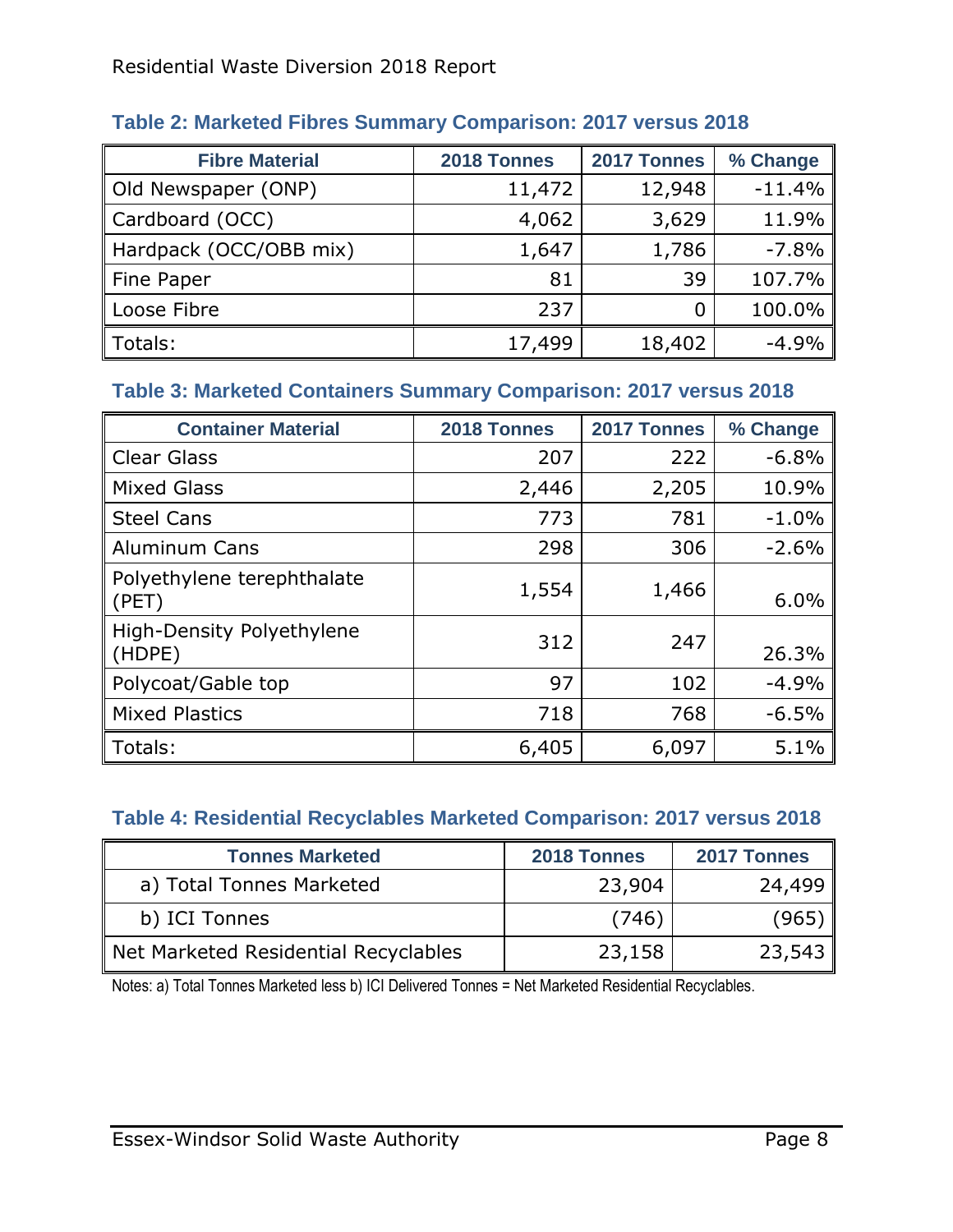| <b>Recyclable Material</b>       | 2018 Revenue | 2017 Revenue |
|----------------------------------|--------------|--------------|
| Old Newspaper (ONP#8)            | \$858,637    | \$1,621,616  |
| Cardboard (OCC)                  | \$513,125    | \$772,861    |
| Hardpack                         | \$146,834    | \$315,455    |
| Fine Paper                       | \$22,470     | \$9,978      |
| Loose Fibre                      | \$1,182      |              |
| <b>Clear Glass</b>               | \$7,407      | \$7,362      |
| <b>Steel Cans</b>                | \$235,222    | \$203,364    |
| <b>Aluminum Cans</b>             | \$525,109    | \$558,943    |
| Polyethylene terephthalate (PET) | \$680,412    | \$582,801    |
| High-Density Polyethylene (HDPE) | \$155,100    | \$128,524    |
| Polycoat/Gable top               | \$7,330      | \$6,556      |
| <b>Mixed Plastics</b>            | \$51,916     | \$33,951     |
| <b>Total Revenue</b>             | \$3,204,744  | \$4,241,411  |

# <span id="page-11-0"></span>**Table 5: Revenue Comparison: 2017 versus 2018**

# <span id="page-11-1"></span>**Table 6: Annual Revenue Comparison**

| Year | <b>Revenue</b> |  |
|------|----------------|--|
| 2014 | \$3,306,026    |  |
| 2015 | \$3,101,234    |  |
| 2016 | \$3,414,055    |  |
| 2017 | \$4,241,411    |  |
| 2018 | \$3,204,744    |  |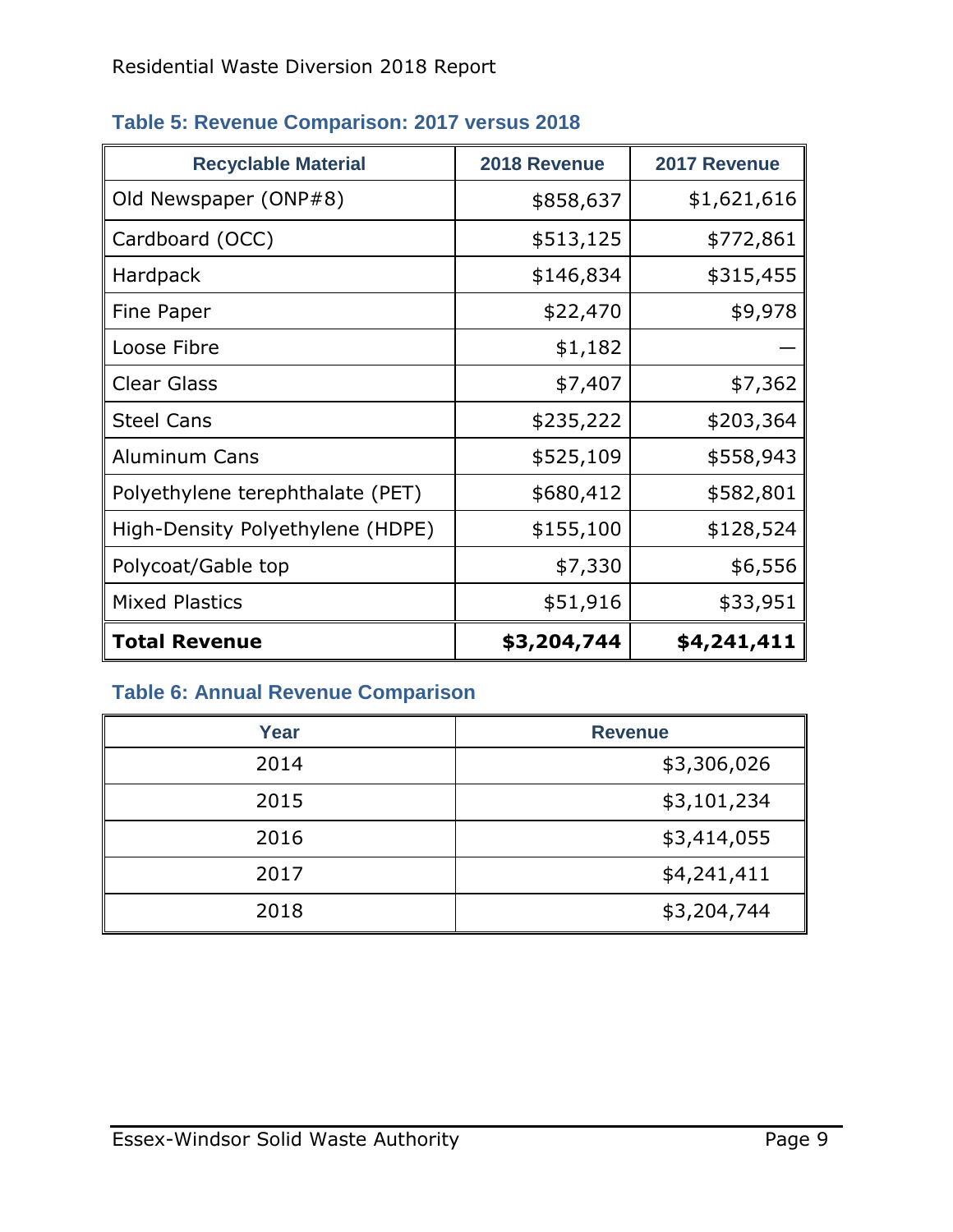

<span id="page-12-0"></span>**Figure 2: Percent of Revenue Marketed in 2018**

Note: Due to rounding total revenue marketed does not total 100%.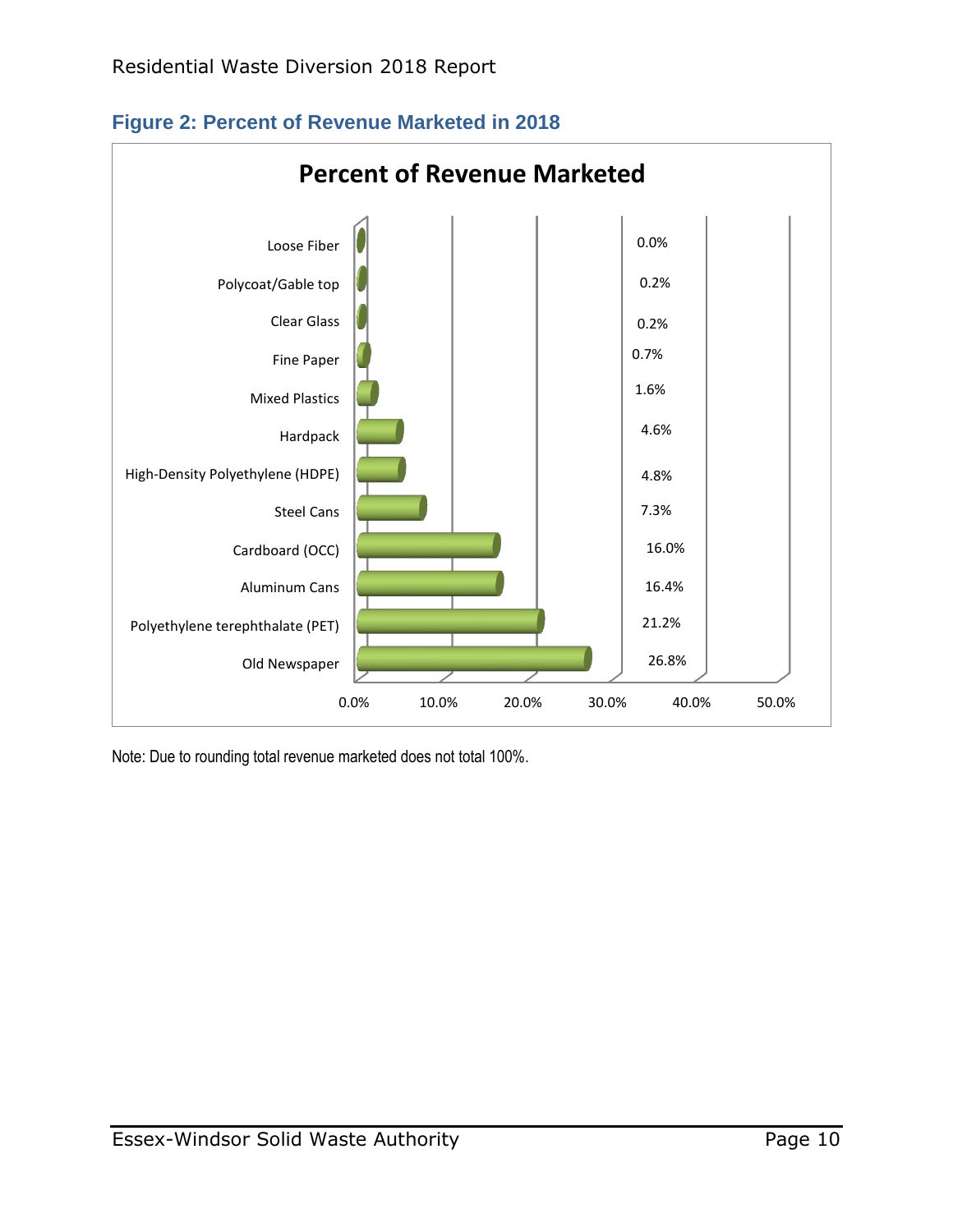<span id="page-13-0"></span>**Figure 3: 2018 Average Revenue Comparison for Affected Fibre Market Commodities (\$/MT)**





#### <span id="page-13-1"></span>**3.3 Markets**

While delivered tonnages for 2018 were similar to 2017 tonnages, there was a reduction in year-over-year revenue. That being said, 2018 revenue was consistent with pre-2017 revenue levels (Table 6). In 2017, there was an immediate shift in waste import regulations in China. This legislation change raised China's demand for purer recyclable materials; where, contamination was at a minimal 0.5 level, which adversely impacted North American recycling programs.

While EWSWA was well established in the domestic market, this market quickly became oversaturated especially in the fibre markets like Old Newspaper, Old Corrugated Cardboard, and Hardpack. This oversaturation drove up demands for high, quality final goods and severely dropped market prices. While the Authority saw a major variance in revenue between actual and forecasted numbers for 2018, it still managed to generate higher revenue prices than the reported Ontario market (per the CIF Price Sheet-February 2019). This is a result of many EWSWA strategies such as: being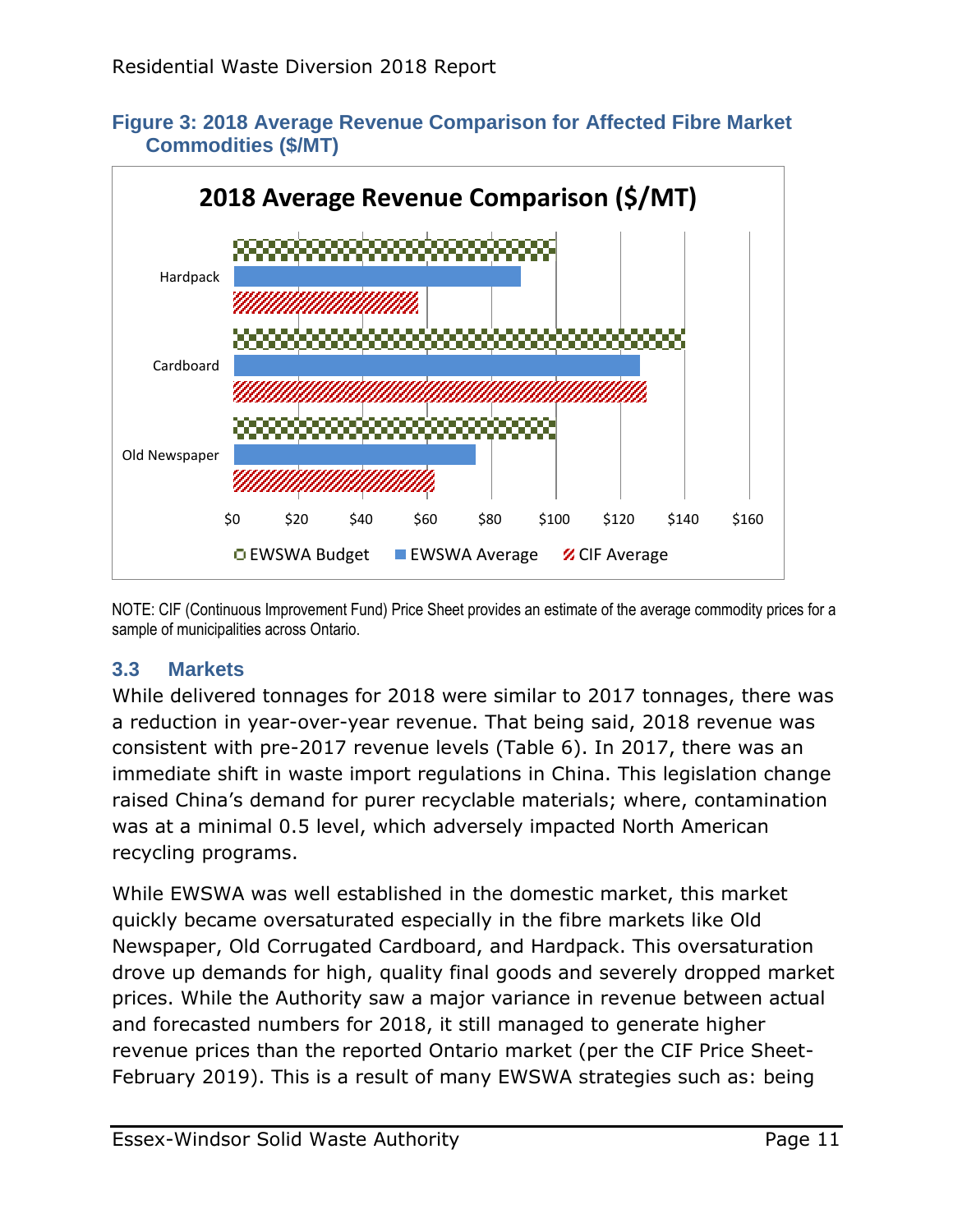well-established in the domestic market, efforts of Waste Diversion staff to produce higher quality, pure materials through continuous improvement efforts, and their ongoing successful work with buyers and contractors.

# <span id="page-14-0"></span>**4 Other Residential Recycling Programs**

#### <span id="page-14-1"></span>**4.1 White Goods**

Since 1991, white goods, such as fridges, stoves, air conditioners, washers, dryers, freezers dishwashers, etc. have been restricted from landfill disposal. In 2018, curbside collection of white goods from County municipalities captured 1,405 white good units (approximately 126 tonnes).

While the City of Windsor did not operate a white goods collection program during 2018 there were also 158 tonnes of white goods delivered to the Public Drop Off Depots for a combined total of approximately 284 tonnes. Using the Resource Productivity & Recovery Authority (RPRA) Municipal Datacall residual percentage of 20%, approximately 227 tonnes of white goods were recycled. Table 8 details the white goods collection program for each of the municipalities in the County of Essex by month during 2018.

| <b>White Goods Summary</b>                | 2018 Tonnes |
|-------------------------------------------|-------------|
| Curbside Collection Converted to Tonnes   |             |
| Drop Off Depots                           | 158         |
| <b>Total White Goods Tonnes</b>           | 284         |
| Less 20% Residual Calculation Amount      |             |
| <b>Total Tonnes Recycled and Diverted</b> |             |

#### <span id="page-14-2"></span>**Table 7: Summary of White Goods Diversion for 2018**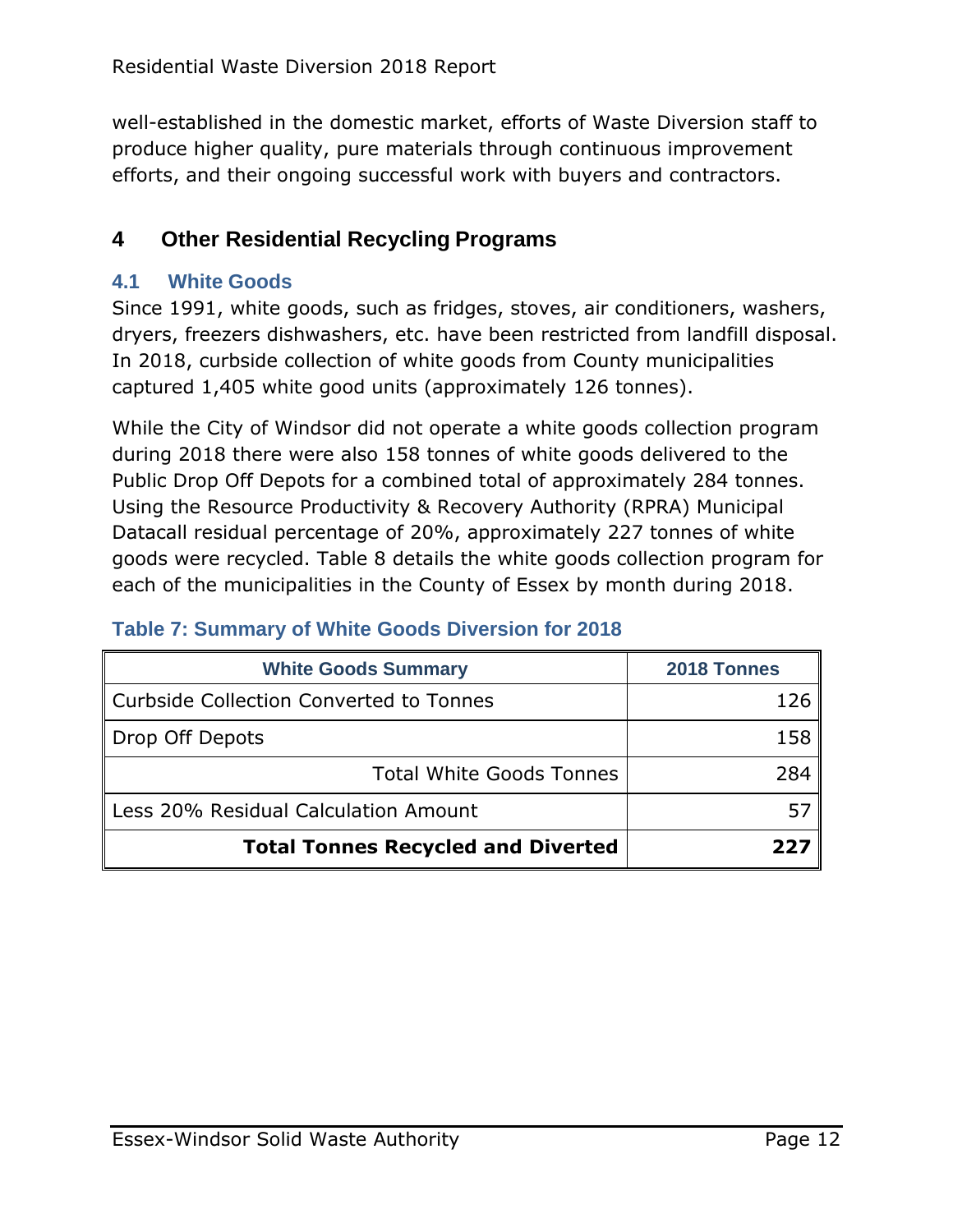| <b>Month</b>       | <b>Tecumseh</b> | <b>Essex</b> | <b>LaSalle</b> | <b>Amherstburg</b> | Leamington     | <b>Kingsville</b> | <b>Total for</b><br><b>Month</b> |
|--------------------|-----------------|--------------|----------------|--------------------|----------------|-------------------|----------------------------------|
| January            | 4               | 11           | 21             | 22                 | $\overline{7}$ | $\overline{7}$    | 72                               |
| February           | 10              | 7            | 14             | 15                 | 18             | 16                | 80                               |
| March              | $\overline{7}$  | 13           | 18             | 17                 | 13             | 23                | 91                               |
| April              | 12              | 15           | 25             | 46                 | 22             | 17                | 137                              |
| May                | 11              | 16           | 19             | 31                 | 30             | 15                | 122                              |
| June               | 17              | 27           | 30             | 35                 | 32             | 17                | 158                              |
| July               | 13              | 15           | 28             | 38                 | 22             | 26                | 142                              |
| August             | 22              | 22           | 30             | 33                 | 20             | 24                | 151                              |
| September          | 9               | 14           | 19             | 31                 | $\overline{ }$ | 22                | 102                              |
| October            | 16              | 16           | 17             | 39                 | 17             | 21                | 126                              |
| November           | 18              | 15           | 16             | 29                 | 25             | 26                | 129                              |
| December           | 8               | 20           | 16             | 22                 | 13             | 16                | 95                               |
| <b>Total Units</b> | 147             | 191          | 253            | 358                | 226            | 230               | 1,405                            |

#### **Table 8: 2018 White Goods Collected by Month in Municipalities across Essex County**

<span id="page-15-0"></span>Notes: 1,405 units with the average weight of 90 kilograms per unit results in diversion of approximately 126 tonnes; there was no Tonnes reported for Lakeshore in 2018.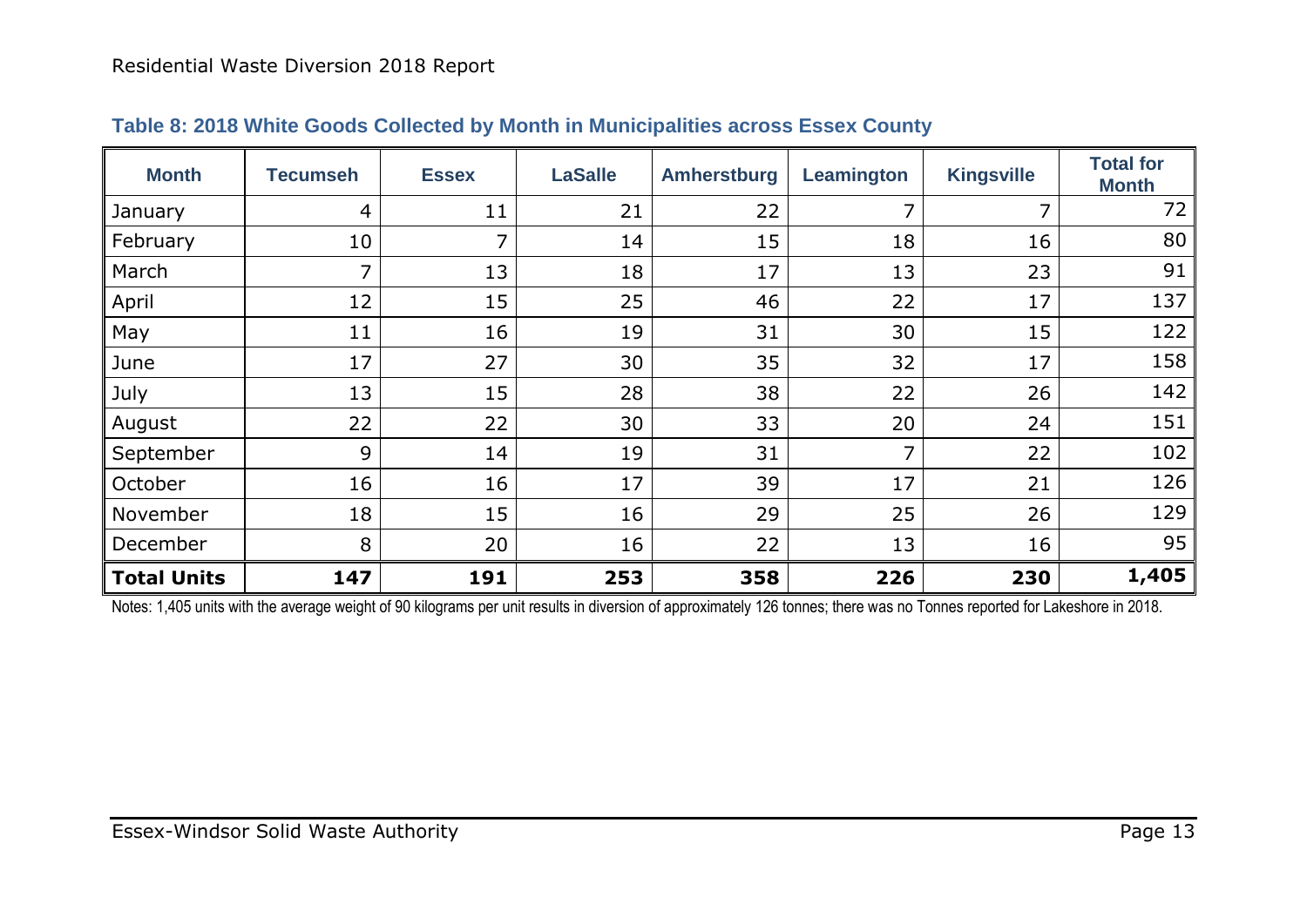# <span id="page-16-0"></span>**4.2 Tires**

Automotive tire recycling is located at all three EWSWA facilities. The Ontario Tire Stewardship Used Tires Program as calculated in the RPRA Datacall resulted in diversion of approximately 2,830.90 tonnes in the Essex-Windsor area in 2018.

#### <span id="page-16-1"></span>**4.3 Scrap Metal**

There are 40-yard roll off bins located at the Public Drop-off Depot for collection of ferrous and non-ferrous scrap metal material. The metals are sold through a competitive bid process to local scrap dealers. In 2018, approximately 560.23 tonnes of metals were collected and recycled. While the Authority does not advertise that it accepts other metal household objects besides steel cans in the blue box program, the Authority does receive and does try to capture any metal objects which are called "mixed metal". An additional 84.13 tonnes of mixed metals were received in 2018 for a total of 644.36 tonnes of scrap metal.

# <span id="page-16-2"></span>**4.4 Electronics Recycling**

Under contract to the Authority, Greentec supplies roll off bins for the collection of electronics at the Authority's Public Drop-off Depots. EWSWA staff place the electronic items from the public in these bins. In 2018, a total of 337.97 tonnes of computers, televisions, audio visual equipment, and various electronic items were collected through the Waste Electrical and Electronics Equipment (WEEE) stewardship program. Based on a residual portion of 20% the total electronics recycled was approximately 270 tonnes.

# <span id="page-16-3"></span>**4.5 Deposit/Return Program**

The Authority implemented a capture program at its Material Recovery Facility for deposit/return containers (i.e. aluminum beer cans; glass, wine and spirit bottles) that were placed curbside for blue box collection and continued to be successful in 2018. During 2018, approximately 18.9 tonnes of deposit/return containers were received at the MRF and are included as part of the 2,196.94 tonnes that were diverted throughout Essex-Windsor as part of the Deposit/Return & Stewardship Program. The 2,197 diversion tonnes figure is calculated as part of the 2018 Resource Productivity and Recovery Authority Datacall and is based on the Essex-Windsor population as determined by the latest Statistics Canada Census data.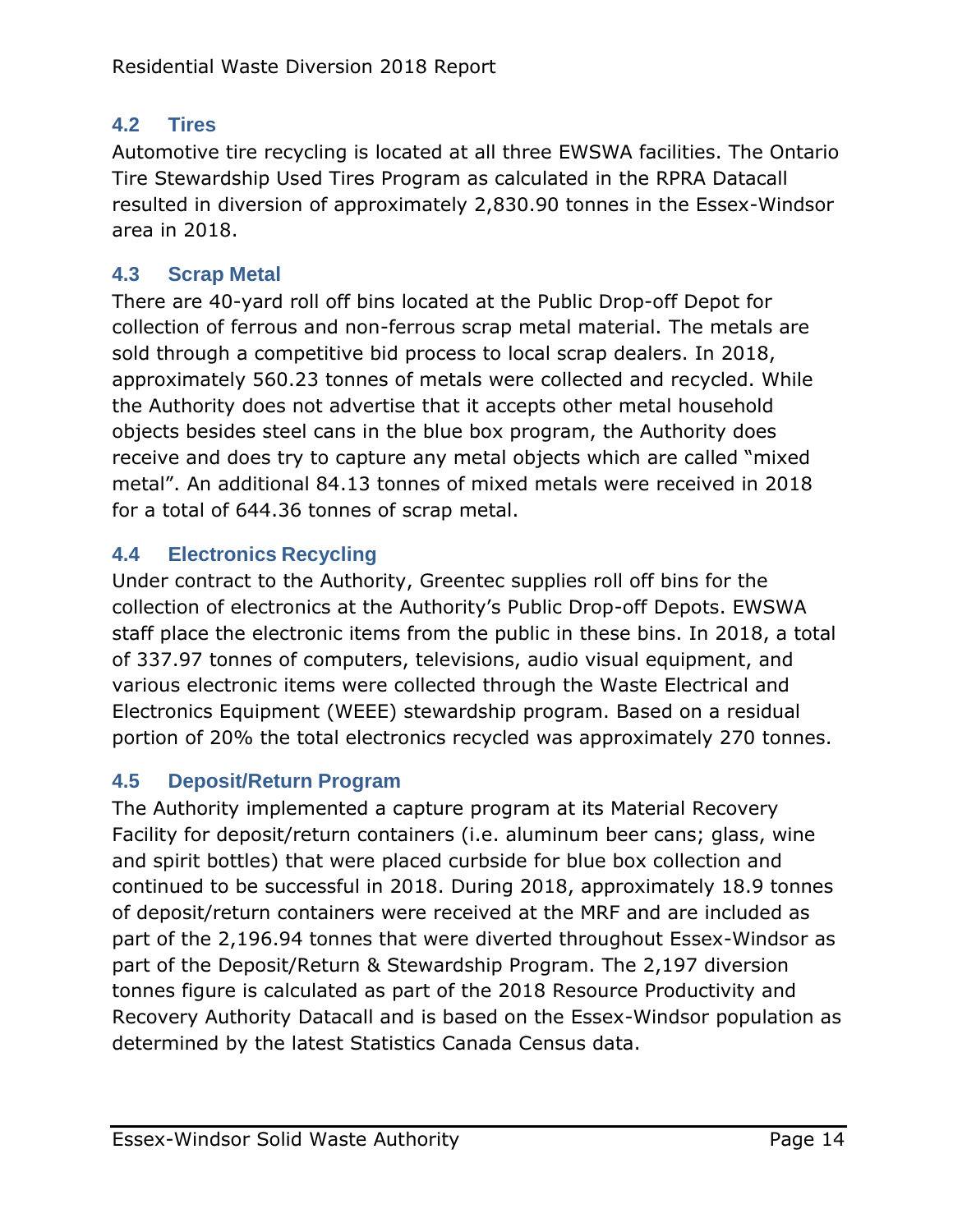| <b>Recyclable Material</b>           | 2018<br><b>Tonnes</b> | 2017<br><b>Tonnes</b> | % Change  |
|--------------------------------------|-----------------------|-----------------------|-----------|
| White Goods (all sites)              | 227                   | 230                   | $-1.30\%$ |
| Used Tire Program                    | 2,831                 | 2,831                 | $0.00\%$  |
| <b>Scrap &amp; Mixed Metal</b>       | 644                   | 613                   | 5.06%     |
| Electronics                          | 270                   | 296                   | $-8.78%$  |
| Deposit/Return & Stewardship Program | 2,197                 | 2,197                 | $0.00\%$  |
| <b>Total Other Recyclables</b>       | 6,169                 | 6,167                 | 0.03%     |

# <span id="page-17-0"></span>**Table 9: Other Recyclables Comparison: 2017 versus 2018**

Note: RPRA Datacall calculation is based on population for Used Tire Program and Deposit/Return & Stewardship Program in the Essex-Windsor area as reported by the Statistics Canada Census. .

#### <span id="page-17-1"></span>**5 Residential Organics**

#### <span id="page-17-2"></span>**5.1 Yard Waste**

Grass, leaves, tree trimmings and brush are restricted from disposal at the Essex-Windsor Regional Landfill Site. As a result many local municipalities have established separate collection systems for yard waste, including special collections in January for Christmas trees. Furthermore, individual residents and grounds maintenance contractors also brought yard waste to one of the three yard waste depots operated by the Essex-Windsor Solid Waste Authority in 2018.

The Essex-Windsor area accepts the use of paper bags, wheeled carts, garbage bins and cardboard boxes for the collection of yard waste. Plastic bags are not accepted. Approximately 34,437 tonnes of yard waste was received in 2018, which an increase of 15% compared to the 29,875 tonnes delivered in 2017.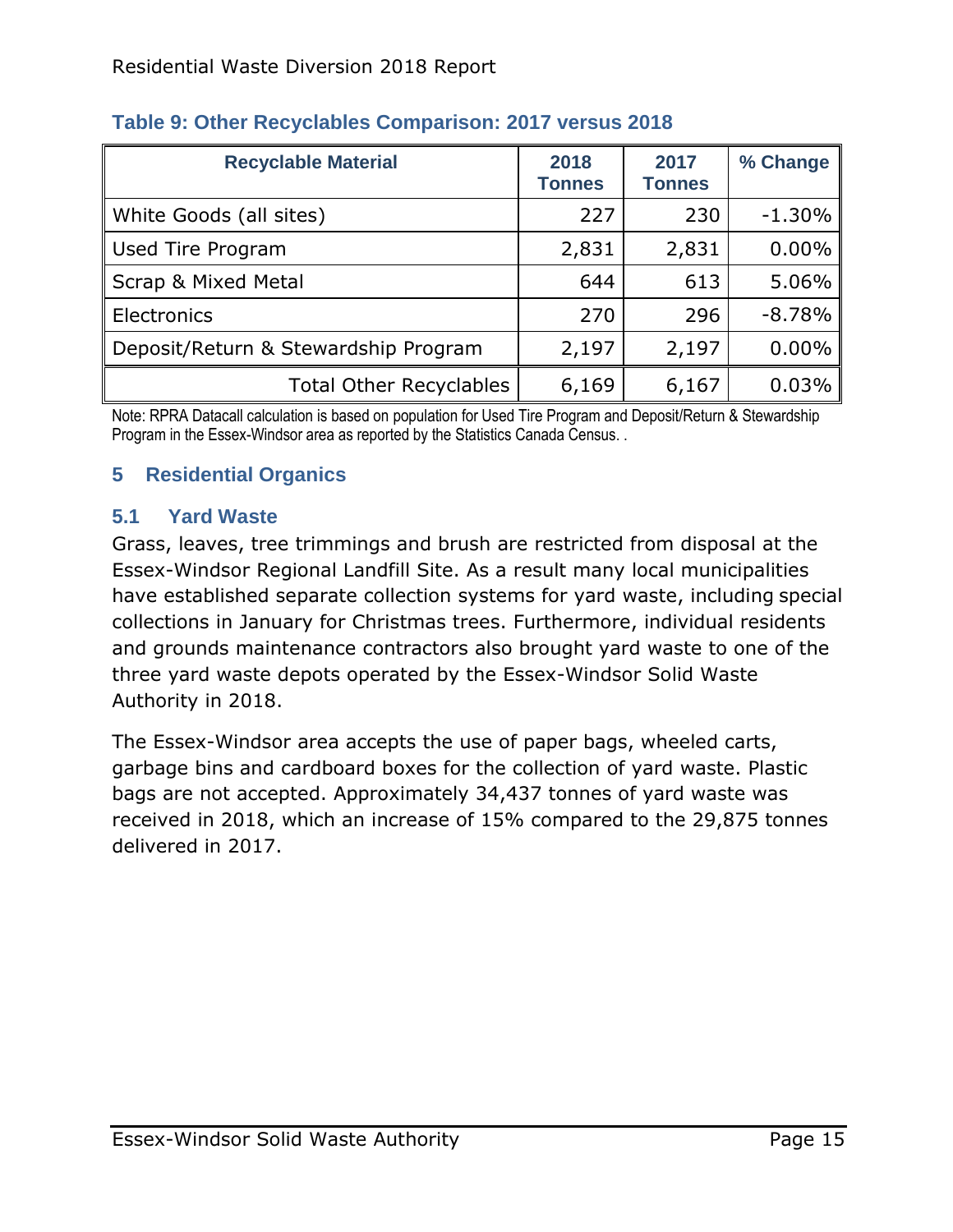| <b>Material Type</b>            | <b>Windsor Public</b><br><b>Drop Off</b> | <b>Kingsville</b><br><b>Transfer</b><br><b>Station 2</b> | <b>Regional</b><br><b>Landfill</b> |
|---------------------------------|------------------------------------------|----------------------------------------------------------|------------------------------------|
| <b>Municipal Delivered</b>      | 10,557                                   | 1,621                                                    | 3,781                              |
| <b>Residential Delivered</b>    | 6,557                                    | 793                                                      | 112                                |
| <b>Total Res. Organics</b>      | 17,114                                   | 2,414                                                    | 3,893                              |
| <b>ICI Organics and Pallets</b> | 574                                      | 295                                                      | 10,145                             |
| <b>Grand Total (Tonnes)</b>     | 17,688                                   | 2,709                                                    | 14,038                             |

#### <span id="page-18-0"></span>**Table 10: 2018 Yard Waste Summary for all sites**

Note: ICI is Industrial, Commercial and Institutional delivered material type.

#### <span id="page-18-1"></span>**Table 11: Yard Waste Tonnes Comparison: 2017 versus 2018**

| <b>Material Type</b>            | 2018 Tonnes | 2017 Tonnes |
|---------------------------------|-------------|-------------|
| <b>Municipal Delivered</b>      | 15,959      | 14,898      |
| <b>Residential Delivered</b>    | 7,462       | 4,201       |
| <b>Total Res. Organics</b>      | 23,421      | 19,099      |
| <b>ICI Organics and Pallets</b> | 11,014      | 10,776      |
| <b>Grand TOTAL (Tonnes)</b>     | 34,435      | 29,875      |

Note: ICI is Industrial, Commercial and Institutional delivered material type.

#### <span id="page-18-2"></span>**5.2 Screened Compost Sales**

The Authority undertakes an in depth process to the organics and yard waste it receives to turn it into saleable, quality compost. The composting process involves grinding up yard waste and placing it in long rows called 'windrows'. The material is turned frequently and the temperature is maintained above 55 degrees Celsius in order to kill any pathogens or weed seeds. Once the compost has matured it is tested, screened, and then sold for use in landscaping, as well as flower and vegetable gardens.

In 2018 compost was sold as bulk (delivered or pick-up), bag your own, and prepackaged items as listed in Table 12.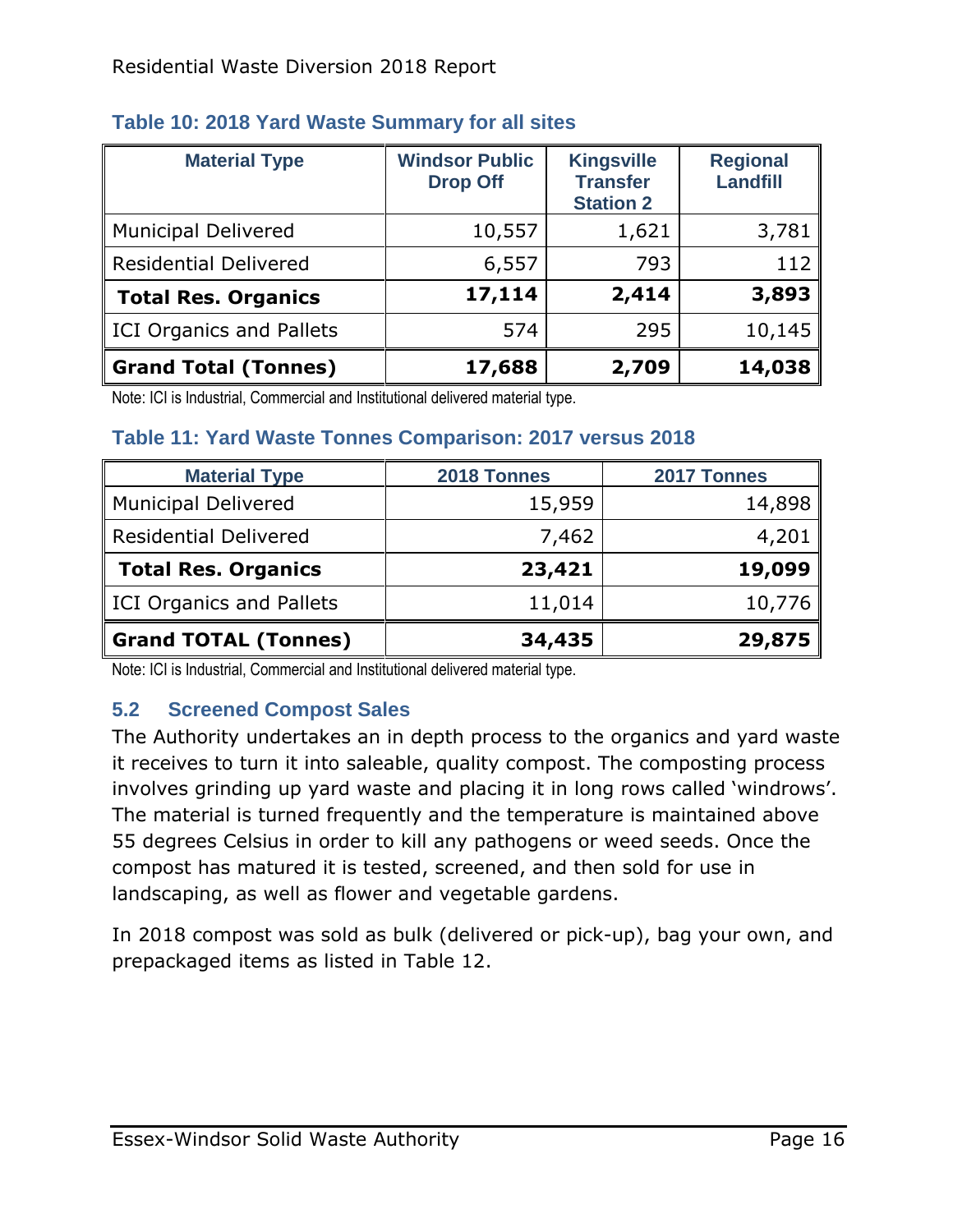| <b>Compost Material</b>         | <b>Quantity Sold</b> | <b>Tonnes</b> |
|---------------------------------|----------------------|---------------|
| Delivered                       | 746 cubic yards      | 439           |
| <b>Bulk Sales</b>               | 24,399 cubic yards   | 14,347        |
| Bag Your Own Compost            | $1,028$ bags         | 28            |
| Prepackaged Garden Gold Compost | 9,906 bags           | 178           |
|                                 |                      | Total: 14,992 |

#### <span id="page-19-0"></span>**Table 12: Compost Sales 2018 Summary**

Notes: Prepackaged bag weights are based on approximately 19 kg/bag; bag your own compost is approximately 27 kg/bag and bulk compost is approximately 588 kg/cubic yard.

Under contract to the Authority, Frank Dupuis Landscaping and Trucking provided delivery services for the sale of 439 tonnes of bulk compost to local residents. Also 14,347 tonnes in bulk sales were sold to residents and businesses at EWSWA Depots. Additionally about 9,906 prepackaged bags of compost were sold at the Depots and the Truckload Sales. Many residents also bagged their own compost at one of the depots. The combined total weight of compost sold was approximately 14,992 tonnes. In 2018, compost sales totaled \$198,568.

#### <span id="page-19-1"></span>**5.3 Backyard Composting**

Backyard composters (BYC) with the brand name "The Earth Machine" and "The Green Cone" were sold to Essex-Windsor residents in 2018. The Earth Machine was sold through local Home Hardware stores year round. Both units were sold during the Truckload Sale held in the City of Windsor. Approximately 42 Earth Machine units were sold through the Home Hardware stores and 287 units were sold during the truckload and miscellaneous sales for a total of 329 units sold in 2018. This is a slight drop from the 370 units sold in 2017. There were 85 Green Cones sold in 2018. This brings the cumulative total to 658 Green Cones distributed since 2010, which is when they were first introduced to the area. The combined BYC distributed in 2018 was 414 units bringing the total number of units sold since 1988 to 39,533 units.

Current research has indicated that approximately 100 kg/year/BYC is diverted as a result of the backyard composting program. This translates into 3,953 tonnes of organic waste diverted from the landfill through this program. This does not take into account homemade composters or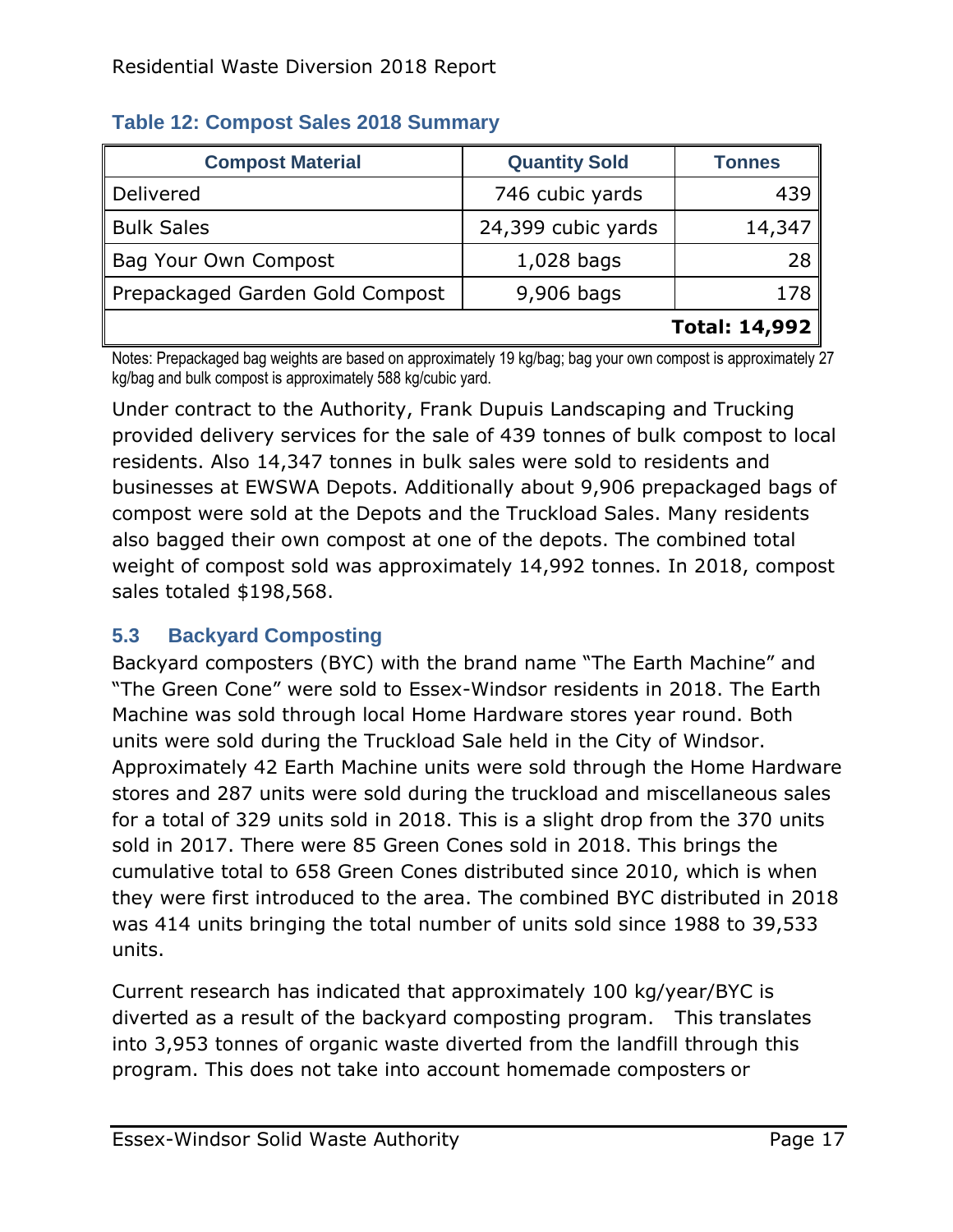composting done independent of the Authority's backyard composting program.

| <b>Residential Organic Programs</b> | 2018 Tonnes | 2017 Tonnes | 2016 Tonnes |
|-------------------------------------|-------------|-------------|-------------|
| <b>BYC Program</b>                  | 3,953       | 3,912       | 3,865       |
| Mulching Blades                     | 1,343       | 1,343       | 1,343       |
| Yard Waste (Residential)            | 23,423      | 19,099      | 19,613      |
| Total Residential Organics          | 28,719      | 24,354      | 24,821      |

#### <span id="page-20-0"></span>**Table 13: Residential Organic Waste Reduction Comparison: 2016 — 2018**

Notes: The mulching blade program was no longer directly offered through EWSWA after 2001. Even though mulching blades and mowers are used by residents in the area, it can't be measured for the purposes of this report; therefore no increase in diversion is indicated.

# <span id="page-20-1"></span>**6 Promotion and Education**

#### <span id="page-20-2"></span>**6.1 School and Community Presentations**

In 2018, Authority staff conducted 103 presentations at various locations; where 62 school presentations were made to approximately 12,223 students. An additional 41 presentations were provided to community groups, event attendees, open houses, etc. The emphasis in 2018 presentations was placed on how to reduce, reuse and recycle plastic.

#### <span id="page-20-3"></span>**6.2 Special Community Events**

Authority staff organized displays and talked to area residents at various special events scheduled at the Horticultural Show, Earth Day Celebrations and the Truckload Sale. There were 96 special events serviced with recycling in 2018 resulting in an equivalency of 7,220 gallons of paper materials, saving 27.33  $m<sup>3</sup>$  of landfill space. Moreover, 12,350 gallons of container related recyclable material equivalent to  $46.73$  m<sup>3</sup> of landfill space from Essex County and the City of Windsor were also collected. Many special event venues have implemented their own sustainable recycling program throughout the season (April through September) and do not require the per event service offered by EWSWA.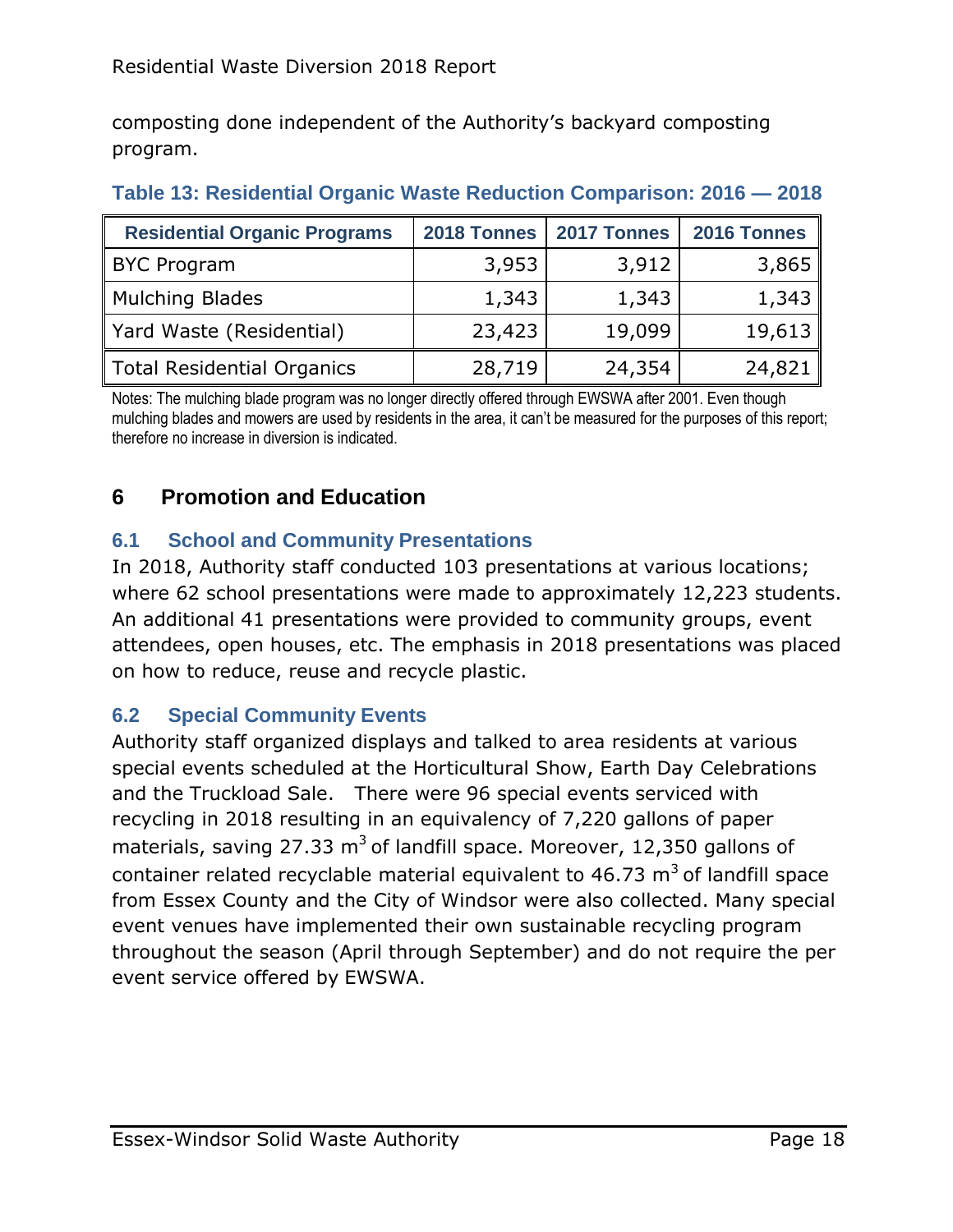# <span id="page-21-0"></span>**6.3 On-going Public Education Activities**

The Authority maintains a Waste Reduction Hotline (1-800-563-3377), a website (www.ewswa.org), and an annual newsletter called Enviro-Tips which is delivered to each household and is available online.

E-newsletters are also part of the program as they are low cost and reach residents quickly and effectively. The Authority has 2,549 e-newsletter subscribers. Industry standards indicate that a decent open rate is anything between 20-33%. Open rates for e-newsletters are as follows: Earth Day, 61%; Truckload Sale, 69%; Gold Box, 80%; Waste Reduction Week, 61%.

The EWSWA website (www.ewswa.org) is updated on a regular basis to provide detailed information and public education to residents. Topics covered range from waste management and reduction, to details about waste diversion activities. Residents have access to instructions, tenders, reports, calendars, acceptable recycle box materials, incentives, etc. In 2018 there were approximately 46,148 hits on the website bringing the total hits to 243,077 hits since the launch of the new website in 2012; the monthly average hits in 2018 were 3,520 with duration of approximately 1:50 minutes. The 'What Goes Where' material search database resulted in 6,971 searches in 2018.

In 2018 the Recycle Coach App had 5,936 users, 8,436 resident interactions, 3,723 total subscribers and 5,108 content page views.

EWSWA also continues to maintain a presence in social media sites such as Facebook and Twitter. EWSWA started with 30 Twitter followers in January 2015 and had 685 followers by December 2018. EWSWA has 665 followers on Facebook with the highest reach of 13,239 in a December 2018 post.

# <span id="page-21-1"></span>**6.4 Gold Star Program**

In 2016, the Authority launched a new recycling incentive program aimed at increasing public awareness regarding the red and blue box recycling program. Residents were encouraged to apply for a new "Gold Recycling Box" through a program that evaluated their curbside recycling, provided feedback and rewarded successful recyclers with a gold box. The program's ultimate objective is to decrease the amount of contamination being put out by residents and thereby decrease the amount of contamination at the MRFs. The program was renewed in 2017 and 2,050 residents registered for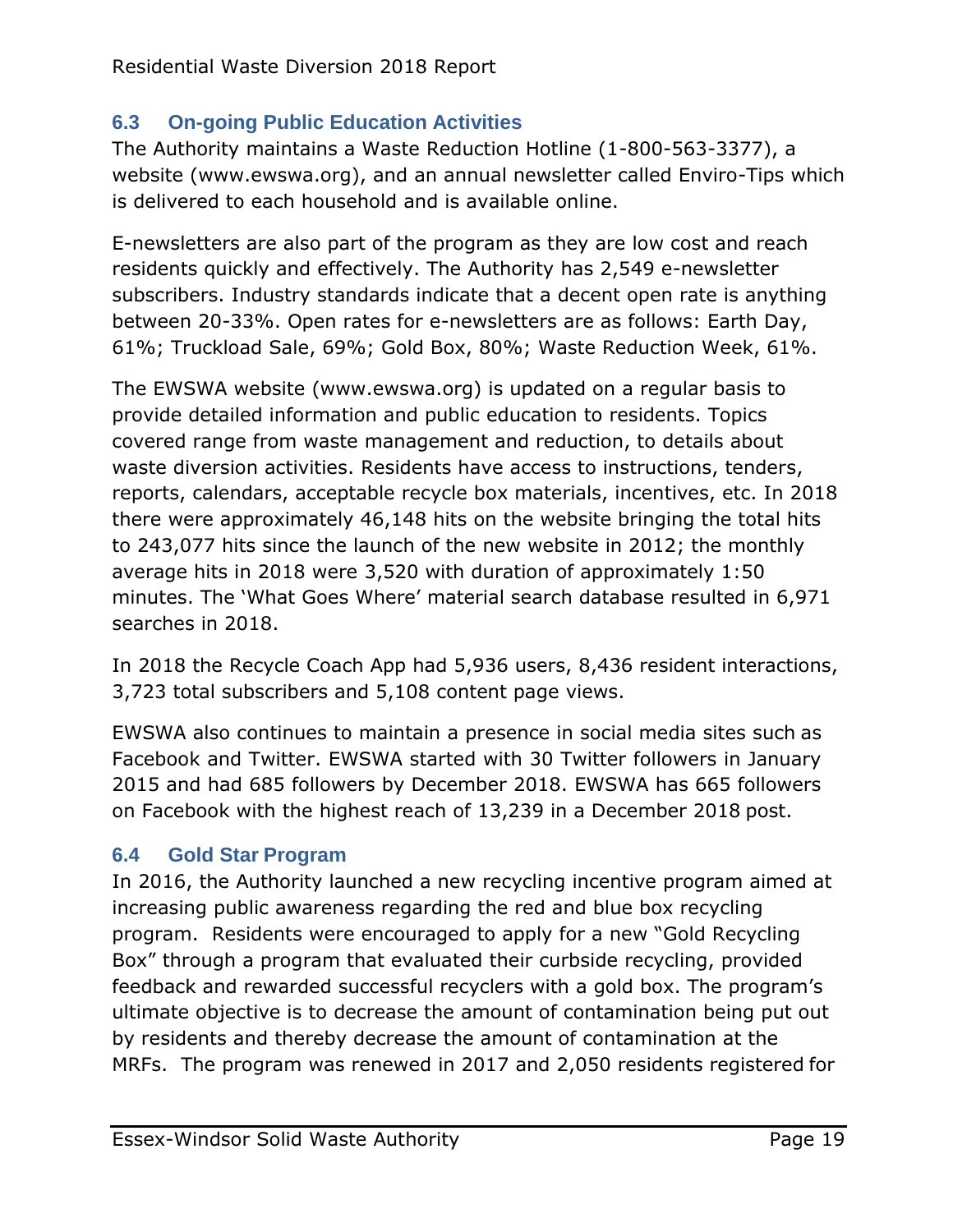the "Gold Star" program. In 2017, 1,000 households were inspected and 604 gold boxes were awarded. In 2018, the fourth round of inspections were undertaken to complete the inspections of all 2,050 residents who registered in 2017. During 2018, 613 gold boxes were awarded.

# <span id="page-22-0"></span>**7 Municipal Hazardous or Special Wastes (MHSW) Program**

#### <span id="page-22-1"></span>**7.1 MHSW Depots**

The Essex-Windsor Solid Waste Authority opened its Windsor MHSW Depot in October of 1995. In addition to the Windsor facility, the Authority opened a second MHSW Depot at Transfer Station No. 2 in the Town of Kingsville in 1997. A third depot was opened at the Essex-Windsor Regional Landfill Site in October 2013. The Depots replaced the annual Household Chemical Waste Days held in Essex-Windsor. All facilities were operated year round in 2018. A total of 536,186 litres and 108,925 kg of MHSW materials were delivered to the sites. See Table 14 and 15 for details.

#### <span id="page-22-2"></span>**Reuse Centre**

A Reuse Centre has been operated at the Windsor MHSW facility since its opening in 1995.

Paint is distributed in both 1-gallon and 5-gallon pails for reuse. According to the records, 2,737 residents accessed the Reuse Centre and took 54,555 products or approximately 77,853 kg of paint and miscellaneous materials in 2018 compared to 56,208 products or 80,077 kg of reusable materials in 2017.

Demand for the Reuse Centre remains high, however quantities available depend largely on how good the products are that are delivered by households to the facility.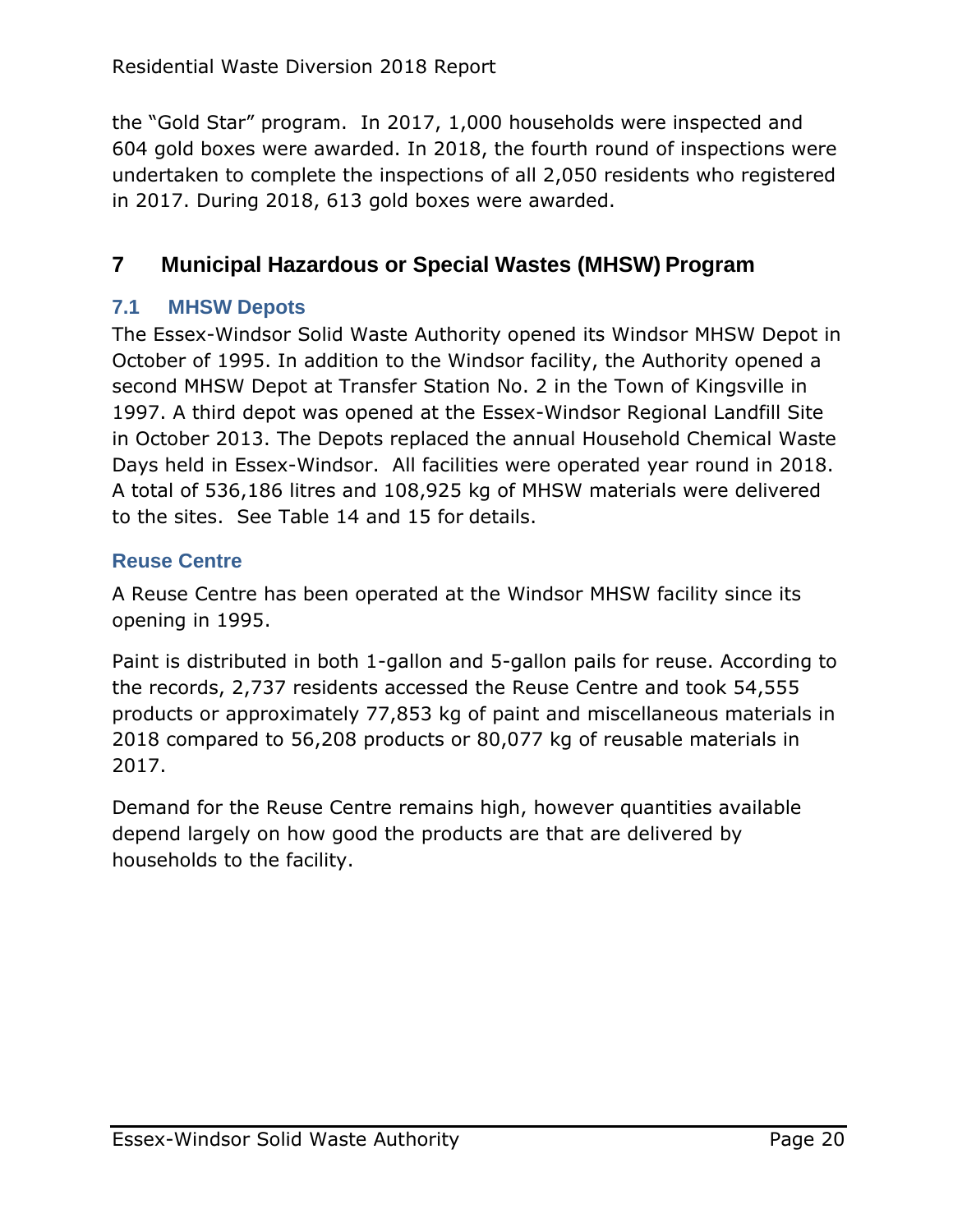| <b>Material</b>              | <b>MHSW</b> from<br><b>Facilities</b> | <b>Reuse Centre</b><br><b>Quantities</b> | <b>Total Litres</b> |
|------------------------------|---------------------------------------|------------------------------------------|---------------------|
| Adhesives/Flammable Organics | 4,590                                 | 18,298                                   | 22,888              |
| Aerosols                     | 7,675                                 | 1,338                                    | 9,013               |
| Antifreeze (Glycol)          | 13,800                                | 0                                        | 13,800              |
| Corrosive Liquid             | 7,125                                 | 736                                      | 7,861               |
| Gasoline/Fuels               | 80,280                                | 0                                        | 80,280              |
| Inorganic Acids              | 895                                   | 0                                        | 895                 |
| Paints & Coatings            | 229,806                               | 49,252                                   | 279,058             |
| Pesticides                   | 7,065                                 | 798                                      | 7,863               |
| Recyclable Waste Oil         | 184,950                               | $\overline{0}$                           | 184,950             |
| <b>Total MHSW Litres</b>     | 536,186                               | 70,422                                   | 606,608             |

#### <span id="page-23-0"></span>**Table 14: Municipal Hazardous or Special Waste for 2018 in Litres**

#### <span id="page-23-1"></span>**Table 15: Municipal Hazardous or Special Waste for 2018 in Kilograms**

| <b>Material</b>                    | <b>MHSW from</b><br><b>Facilities</b> | <b>Reuse Centre</b><br><b>Quantities</b> | <b>Total Kgs</b> |
|------------------------------------|---------------------------------------|------------------------------------------|------------------|
| <b>Car Batteries</b>               | 29,920                                | 0                                        | 29,920           |
| Dry Cell Batteries                 | 2,190                                 | 0                                        | 2,190            |
| Fire Extinguishers                 | 1,375                                 | 0                                        | 1,375            |
| Fluorescents/Misc. Lamps/Ballasts  | 22,888                                | 0                                        | 22,888           |
| <b>Inorganic Oxidizers</b>         | 2,670                                 | 7,430                                    | 10,100           |
| Mercury (HG items)/Lead            | 23                                    | 0                                        | 23               |
| Pharmaceuticals                    | 800                                   | 0                                        | 800              |
| <b>Plastic Used Oil Containers</b> | 13,639                                | 0                                        | 13,639           |
| Propane Cylinders                  | 4,030                                 | 0                                        | 4,030            |
| Propane Tanks/Misc. Tanks          | 16,736                                | 0                                        | 16,736           |
| Rechargeable & Mixed Batteries     | 14,019                                | 0                                        | 14,019           |
| <b>Waste Oil Filters</b>           | 635                                   | 0                                        | 635              |
| <b>Total MHSW kilograms</b>        | 108,925                               | 7,430                                    | 116,355          |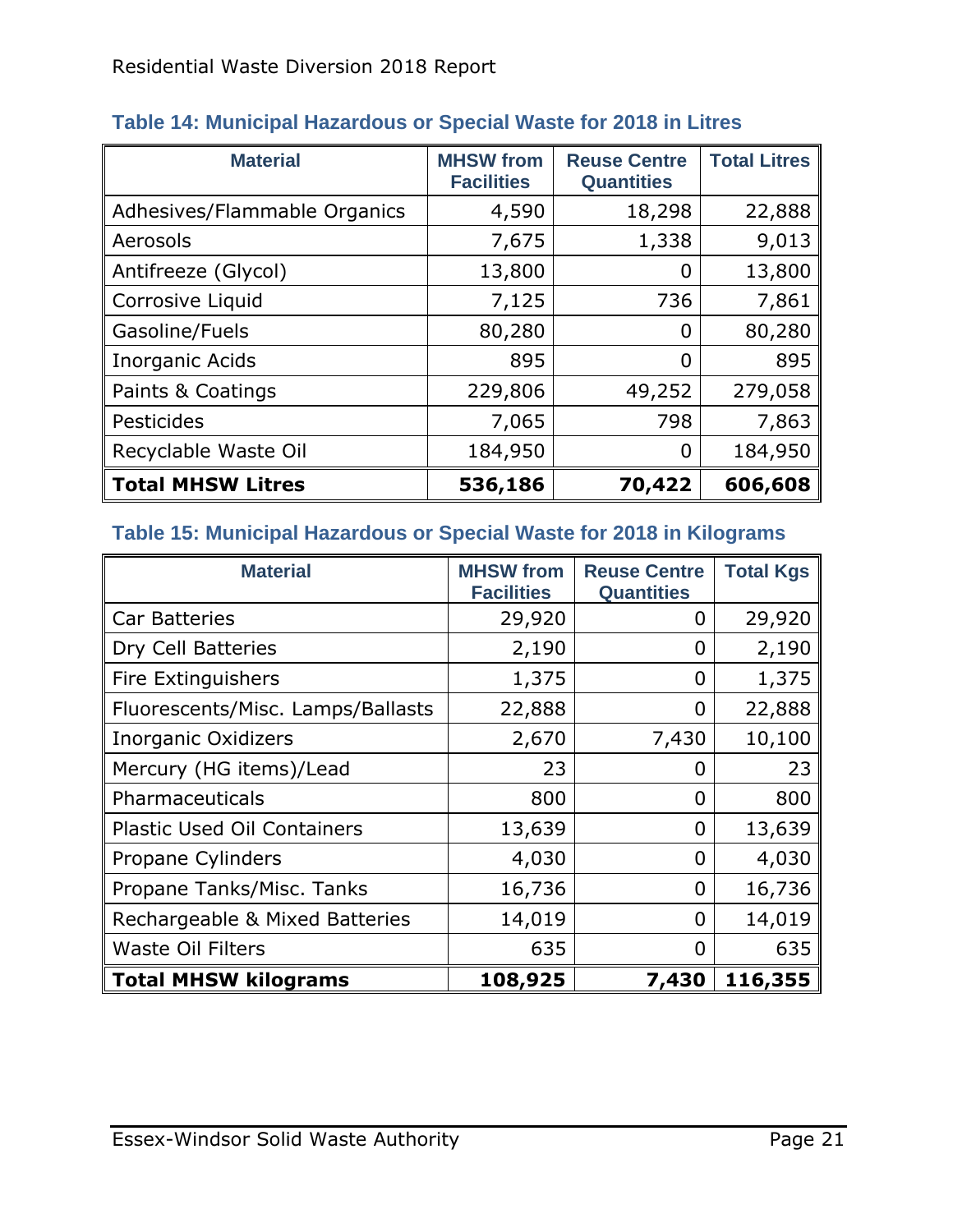|                         | 2018 Tonnes | 2017 Tonnes |
|-------------------------|-------------|-------------|
| MHSW Recycled or Reused | 723         | 699         |
| MHSW not Recycled       | (19)        |             |
| Total MHSW Diverted     | 704         | 682         |

#### <span id="page-24-0"></span>**Table 16: MHSW Diversion Comparison: 2017 versus 2018**

#### <span id="page-24-1"></span>**7.2 Waste Motor Oil**

Waste motor oil is collected curbside with the residential recycling program. As well, residents are able to deliver oil to the MHSW facilities. The quantity of waste motor oil collected during 2018 was 184,950 litres, which is down by 0.8% compared to the 186,386 litres collected in 2017. The quantity of oil collected by month is shown in Table 17 with historical data over four years.

| <b>Month</b>   | 2018 Litres | 2017 Litres | 2016 Litres | 2015 Litres |
|----------------|-------------|-------------|-------------|-------------|
| January        | 10,225      | 14,680      | 9,390       | 9,775       |
| February       | 4,950       | 8,700       | 12,480      | 6,475       |
| March          | 13,100      | 7,311       | 10,160      | 10,745      |
| April          | 20,800      | 20,320      | 20,771      | 23,840      |
| May            | 22,750      | 21,600      | 22,683      | 19,925      |
| June           | 16,400      | 18,400      | 21,685      | 20,700      |
| July           | 20,150      | 20,575      | 16,310      | 17,790      |
| August         | 16,350      | 17,300      | 18,245      | 17,085      |
| September      | 15,325      | 14,450      | 20,401      | 18,975      |
| October        | 18,425      | 14,900      | 16,716      | 17,495      |
| November       | 13,425      | 20,200      | 18,840      | 16,860      |
| December       | 13,050      | 7,950       | 8,000       | 13,195      |
| <b>Totals:</b> | 184,950     | 186,386     | 195,681     | 192,860     |

#### <span id="page-24-2"></span>**Table 17: Motor Oil Collected (Litres) 2015 through 2018**